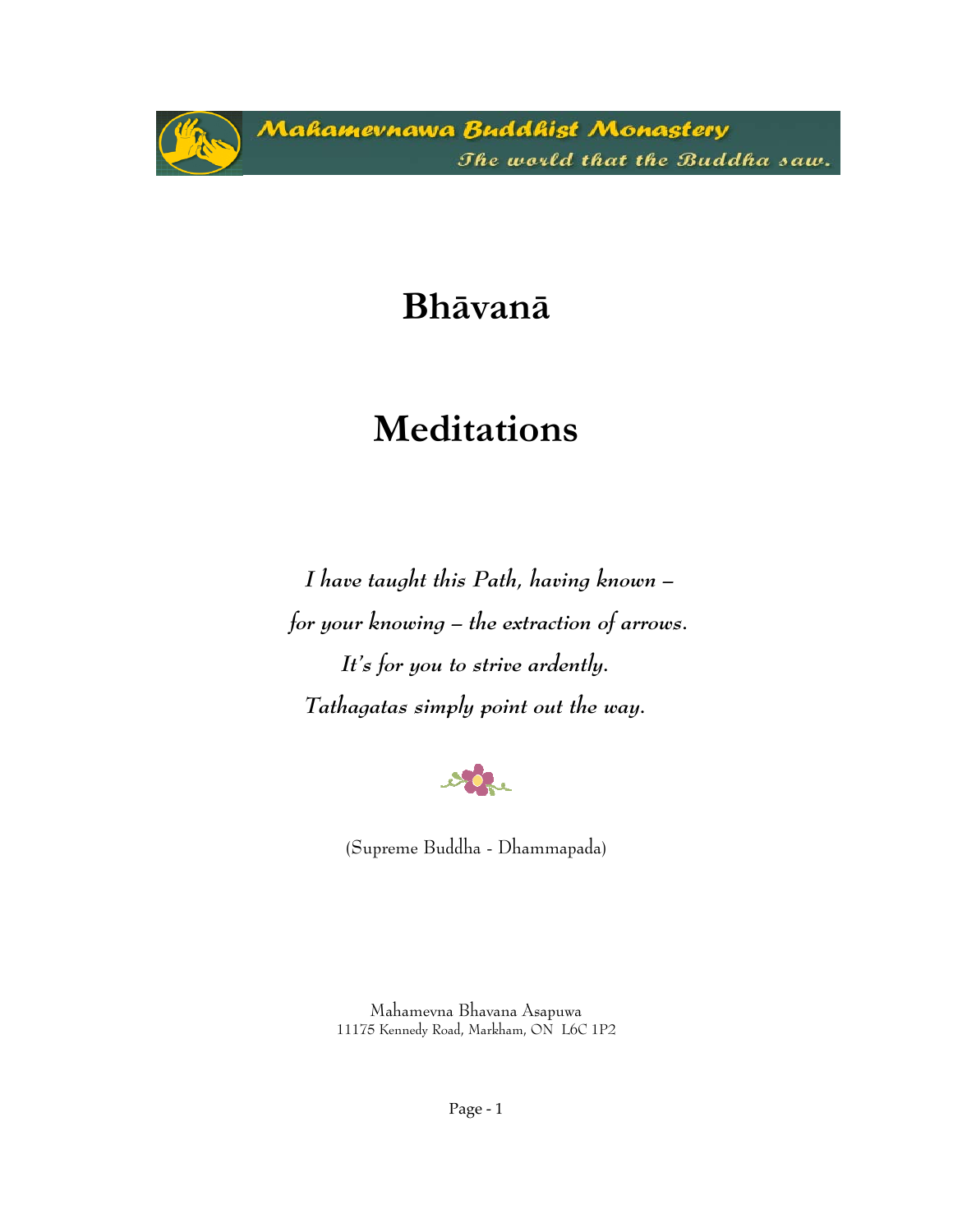

# **Bhāvanā Meditations**

### **TABLE OF CONTENTS**

| The Cultivation of a Noble Disciple                                                            | 3  |
|------------------------------------------------------------------------------------------------|----|
| Buddh $\bar{a}$ nussati ~ Meditation of Recollecting the Qualities of<br>of the Supreme Buddha | 5  |
| Mettha Bh $\bar{a}$ van $\bar{a} \sim$ Loving Kindness Meditation                              | 8  |
| Chanting of Mettha Bh $\bar{a}$ van $\bar{a} \sim$ Loving Kindness Meditation                  | 11 |
| Brahmā Vihara Meditation                                                                       | 16 |
| Asubha Bh $\bar{a}$ van $\bar{a} \sim$ Meditation on the Foulness of Body                      | 21 |
| Dhatū Manasikara Bhāvanā $\sim$ Meditation on the Four Great Elements                          | 22 |
| Anicca Bhāvanā ~ Impermanent Meditation on the Six Faculties                                   | 25 |
| Investigation of the Five Aggregates of Clinging                                               | 31 |
| $\bar{A}$ nāpānasati Bhāvanā $\sim$ Breathing Meditation                                       | 34 |
| Maran $\bar{a}$ nusati $\sim$ Mindfulness on the Recollection of Death                         | 36 |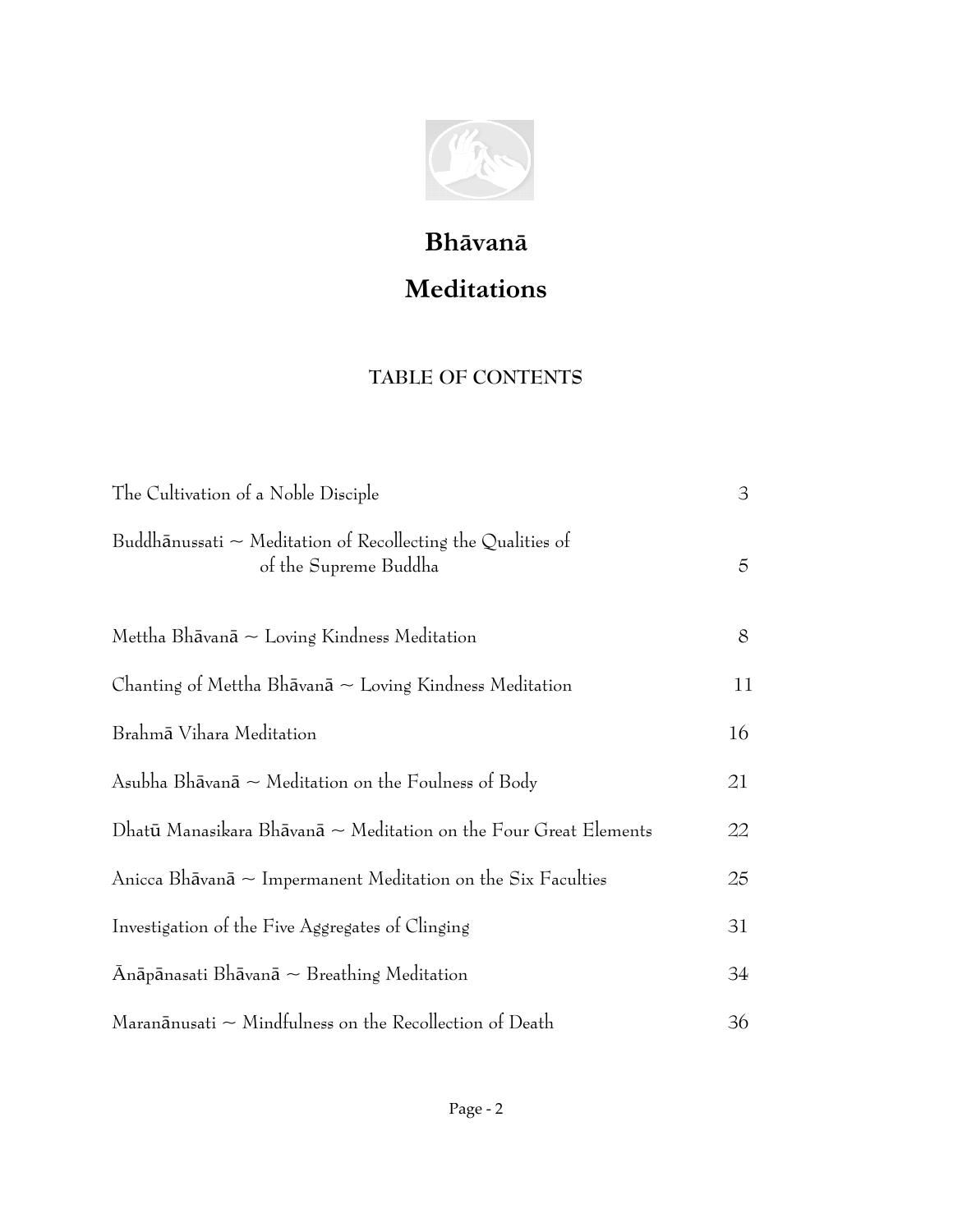# The Cultivation of a Noble Disciple

A Noble disciple should cultivate:

- i. *Meditation on the foulness of the body*, for abandoning lust;
- ii. *Loving kindness* to abandon ill will;
- iii. *Mindfulness of breathing* to cut off distracting thoughts;
- iv. The *perception of impermanence* for eliminating the conceit "I am".

In one who perceives impermanence, the perception of *non‐self* becomes firmly established; and one who perceives non-self achieves the elimination of the conceit "I am" and attains Nibbāna in this very life.

(*Supreme Buddha – Megiya Sutta, AN 9*)

When one develops meditation on *loving kindness*, any ill will, will be abandoned.

When one develops meditation on *compassion*, any cruelty will be abandoned.

When one develops meditation on *altruistic joy*, any discontent will be abandoned.

When one develops meditation on *equanimity*, any aversion will be abandoned.

When one develops meditation on the *foulness of the body*, any lust will be abandoned.

When one develops meditation on *impermanence*, the conceit "I am" will be abandoned.

When one develops meditation on *in and out breathing*, distractive thoughts will be abandoned.

*(Supreme Buddha – Mahārāhulovada Sutta – MN 2)*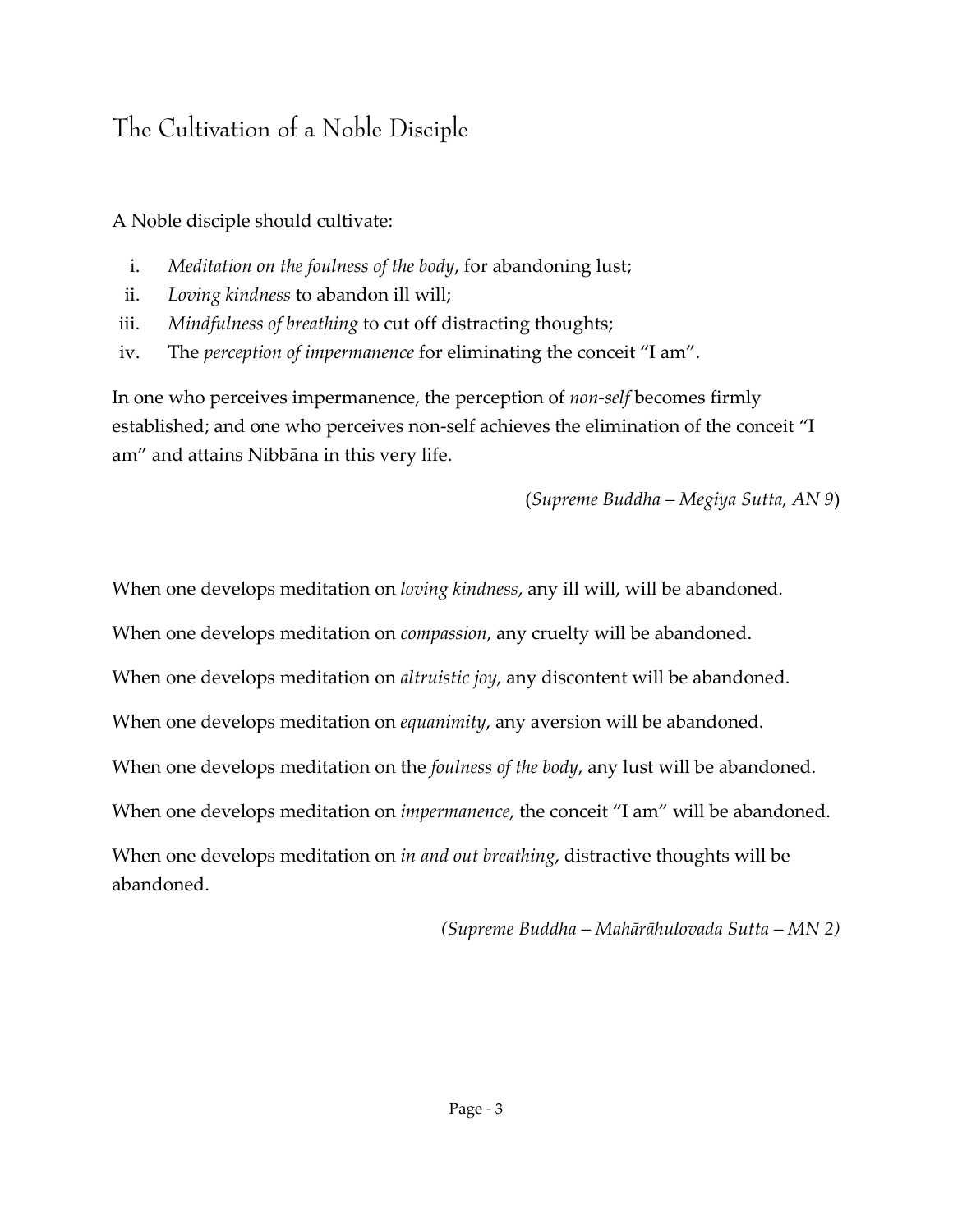## **Buddhānussati**

### **Meditation of Recollecting the Qualities of the Supreme Buddha**

*Nammo tassa bhagavato arahato sammāsambuddhassa! Homage to the Blessed One, the Worthy One, the Fully Enlightened One!*

#### **Arahant – Fully Accomplished One**

I go for refuge to the Supreme Buddha, my great Teacher.

The Supreme Buddha eradicated sensual desires, and was entirely free of sensual desires.

The Supreme Buddha eradicated hatred, and was entirely free of hatred.

The Supreme Buddha eradicated delusion, and was entirely free of delusion.

The Supreme Buddha eradicated all defilements and all unwholesome thoughts, speech and actions.

The Supreme Buddha did not commit any misdeeds, even in secrecy.

The Supreme Buddha eradicated the desire for seeing forms.

The Supreme Buddha eradicated the desire for hearing sounds.

The Supreme Buddha eradicated the desire for smelling odors.

The Supreme Buddha eradicated the desire for tasting flavours.

The Supreme Buddha eradicated the desire for touching tangibles.

The Supreme Buddha eradicated the desire for cognizing thoughts.

The Supreme Buddha guarded sense faculties, controlled sense faculties, tamed sense faculties and restrained sense faculties.

My great Teacher, the Supreme Buddha completely destroyed all taints and was fully purified in body, speech and mind.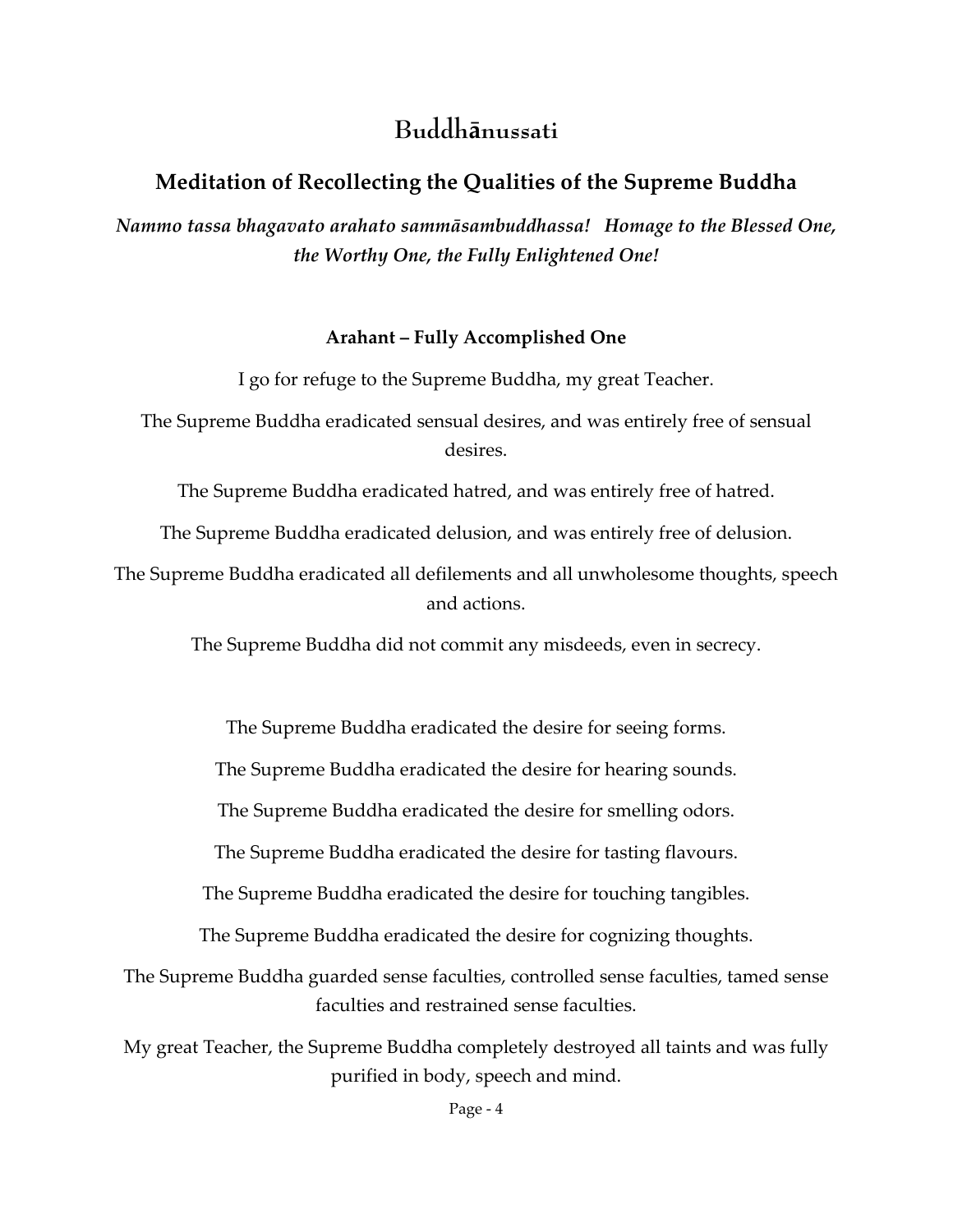#### **Sammāsambuddho – Fully Enlightened**

The Supreme Buddha, alone, understood perfectly the truth of suffering, without anyone's help.

The Supreme Buddha, alone, eradicated the origin of suffering, without anyone's help.

The Supreme Buddha, alone, attained the cessation of suffering, without anyone's help.

The Supreme Buddha, alone, developed the path leading to the cessation of suffering, without anyone's help.

The Supreme Buddha, alone, realized the Four Noble Truths, without anyone's help.

The Supreme Buddha understood the Four Noble Truths as they really are, in their three phases (*satya gnana, krutya gnana, kruta gnana*) and twelve aspects, without the help of a teacher.

The Supreme Buddha, my great Teacher, is the one and only Teacher, who alone realized the Four Noble Truths, escaped suffering, and achieved real happiness.

### **Vijjācaranasampanno – Perfect in True Knowledge and Conduct**

**Iddhivida gnāna:** The Supreme Buddha had the supernatural powers of creating whatever he wished (having been one, to become many; having been many, to become one; to appear and disappear; to move unhindered through walls and mountains, as though through space; to dive in and out of the Earth, as though it was water; to walk on water, as though it was Earth; seated cross‐legged, to travel in the air like birds; to touch and stroke the Sun and Moon). Powerful and mighty was the Supreme Buddha, so as to exercise mastery even as far as the Brahma‐world.

**Dibba sota – Divine ear:** The Supreme Buddha had the ability to hear both divine and human sounds that were far away, as well as those that were near.

**Dibba chakku – Divine eye:** The Supreme Buddha had the ability to see even the smallest of things at a great distance by his divine eye.

**Paracittavijānana gnāna:** The Supreme Buddha had the ability to read others' minds.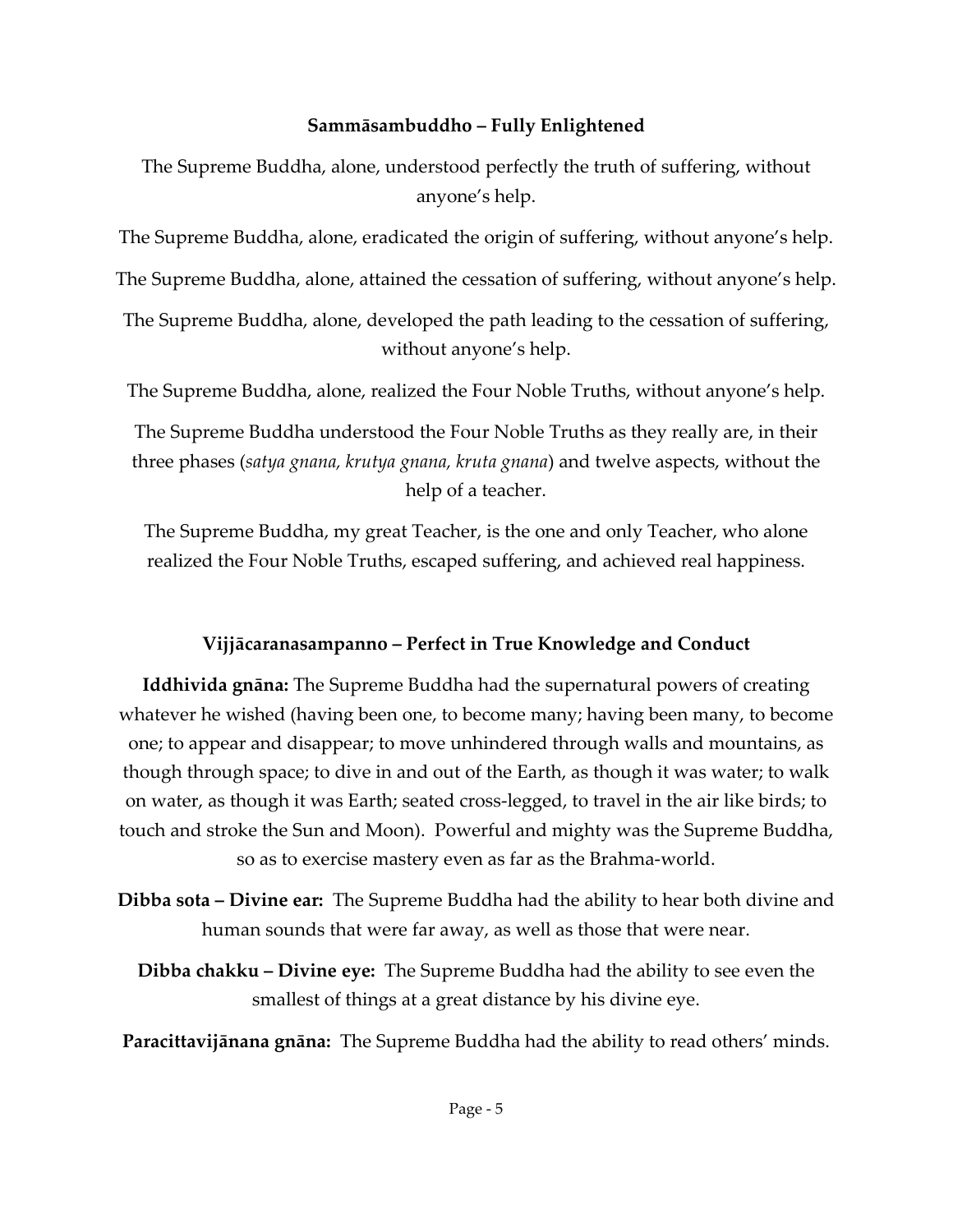**Pubbenivāsānussati gnāna:** The Supreme Buddha had the ability to recollect the past lives of beings.

**Cutūpapāta gnāna:** The Supreme Buddha had the ability to see the passing away and rebirth of beings according to their actions.

**Āsavakkhaya gnāna:** The Supreme Buddha had the knowledge of the destruction of all taints.

The Supreme Buddha developed excellent psychic powers.

My great Teacher, the Supreme Buddha had excellent virtue, excellent concentration, excellent wisdom, excellent mindfulness; extraordinary effort, courage and determination.

#### **Sugato – Sublime**

The Supreme Buddha discovered the correct and clear path, the Noble Eightfold Path. Following the Noble Eightfold Path, my great Teacher achieved the bliss of Nibbana.

### **Lokavidū – Knower of All Worlds**

The Supreme Buddha understood all worlds – the Brahma world, the heavenly world, the human world, hell, the animal world, the ghost world, and the titans' world. The Supreme Buddha understood the origin of all worlds and escaped from all worlds.

### **Anuttaro purisadammasārathi – Incomparable Leader of Persons to be Tamed**

With great compassion, loving kindness, and great wisdom, the Supreme Buddha tamed immoral humans, gods and Brahmas, to be moral and virtuous.

### **Satthā devamanussānam – Teacher of Gods and Humans**

The Supreme Buddha is the Teacher of gods and humans. The Supreme Buddha showed wise gods and wise humans the way to end suffering and reach Nibbana.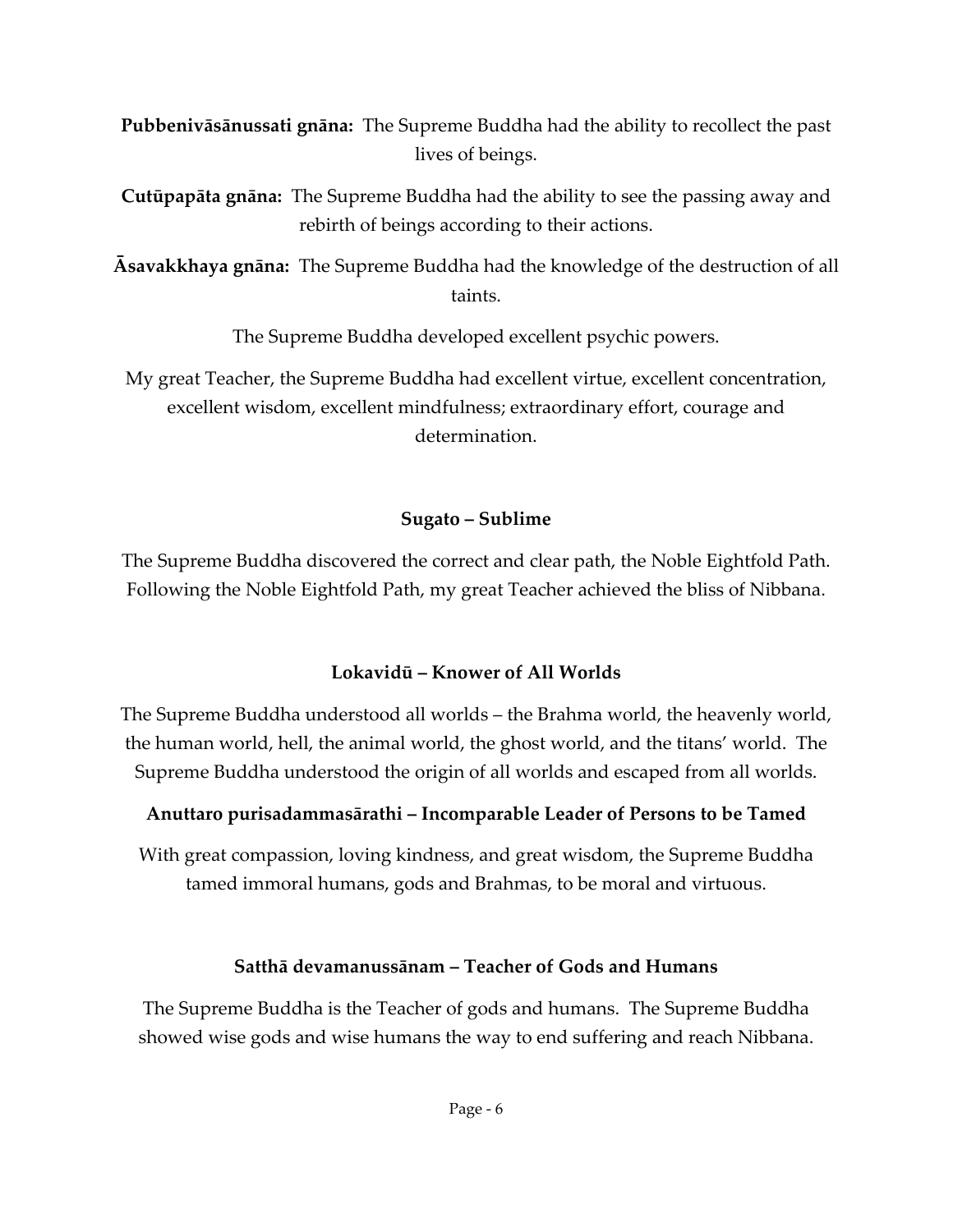#### **Buddho – Fully Enlightened**

Unaided and unguided by any other, my great Teacher, the Supreme Buddha, attained the supreme state of Enlightenment and fully realized the Four Noble Truths. The Supreme Buddha, with great compassion, expounded the Dhamma to others without holding anything back, so that they may understand suffering and achieve real happiness.

#### **Bhagavāti – Blessed One**

The Supreme Buddha is the one and only extraordinary, supreme Teacher with all of these great qualities.

These are the great qualities of the Supreme Buddha, my great Teacher. My refuge is based on these exceptional qualities and the incomparable virtue, concentration, and wisdom of the Supreme Buddha.

My great Teacher has taught us, when a noble son or daughter recollects the qualities of the Blessed One, the mind of the noble disciple is not afflicted with sensual desire, with hatred or with delusion. The mind becomes unshaken towards the Supreme Buddha. With perfect confidence in the Blessed One, inspiration is gained from the truth of the Dhamma. Gladness arises in the noble disciple. With gladness towards the Dhamma, rapture and joy are born. With joy, the body becomes tranquil. With a tranquil body, the noble disciple feels pleasure. With pleasure, the mind becomes concentrated. The noble disciple abides recollecting the great qualities of the Supreme Buddha, the Blessed One, my great Teacher.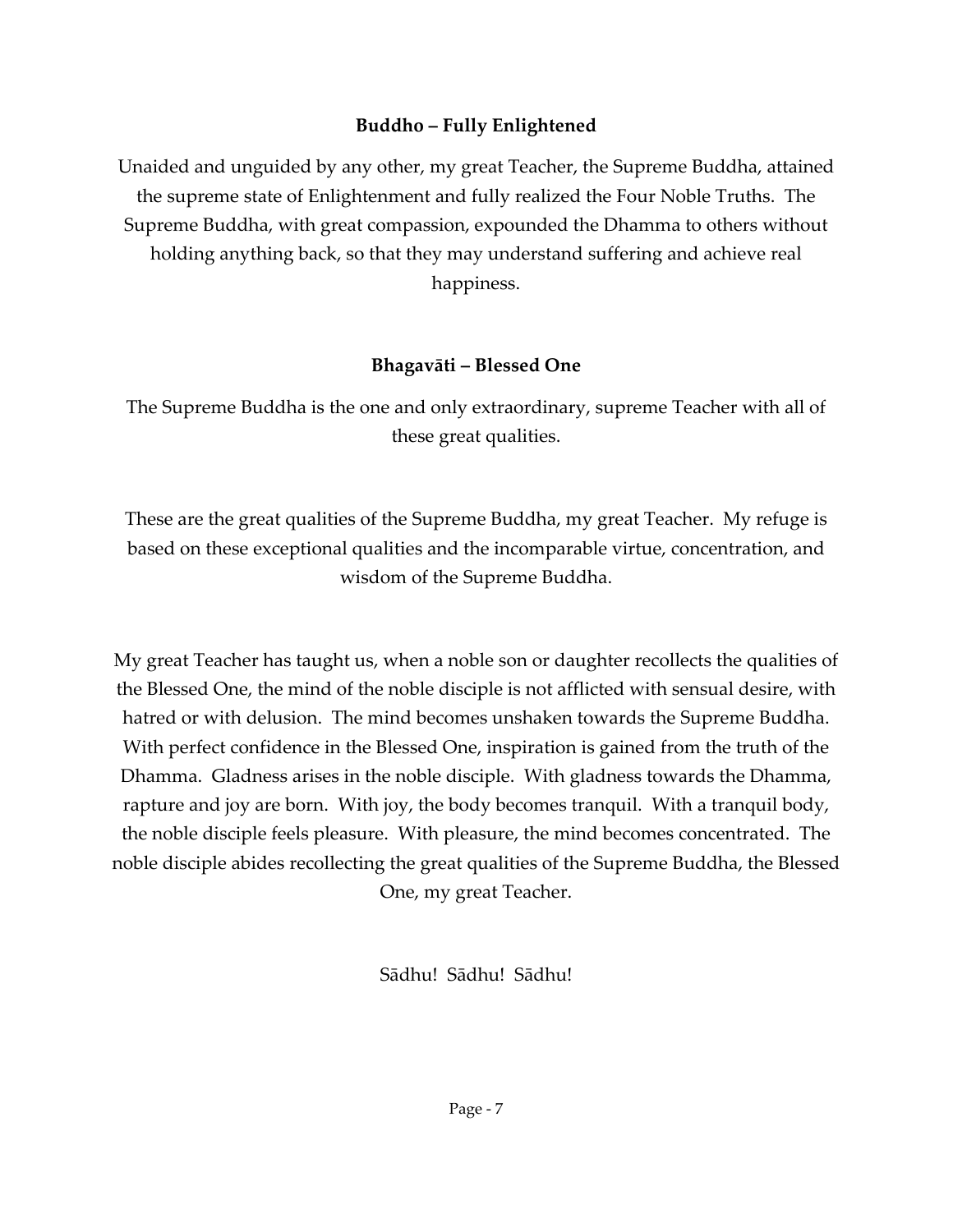### **Mettha Bhāvanā - Loving Kindness Meditation**

*We are very lucky as Supreme Buddha, our Great Teacher, has taught us all about morality, concentration and wisdom. Now, without anger, ill will and jealousy, let's spread loving kindness to all beings. Listen to me and think in this way:*

> May I be free from anger. May I be free from ill will. May I be free from jealousy. May I be free from mental suffering. May I be free from physical suffering. May I live in peace. May I live happily.

> May I be free from anger. May I be free from ill will. May I be free from jealousy. May I be free from mental suffering. May I be free from physical suffering. May I live in peace. May I live happily.

May my parents, teachers, relatives and my friends; may all beings in this monastery:

... be free from anger. ... be free from ill will. ... be free from jealousy. ... be free from mental suffering. ... be free from physical suffering. May all beings in this monastery live in peace. May all being in this monastery live happily.

> May all beings in this city: ... be free from anger.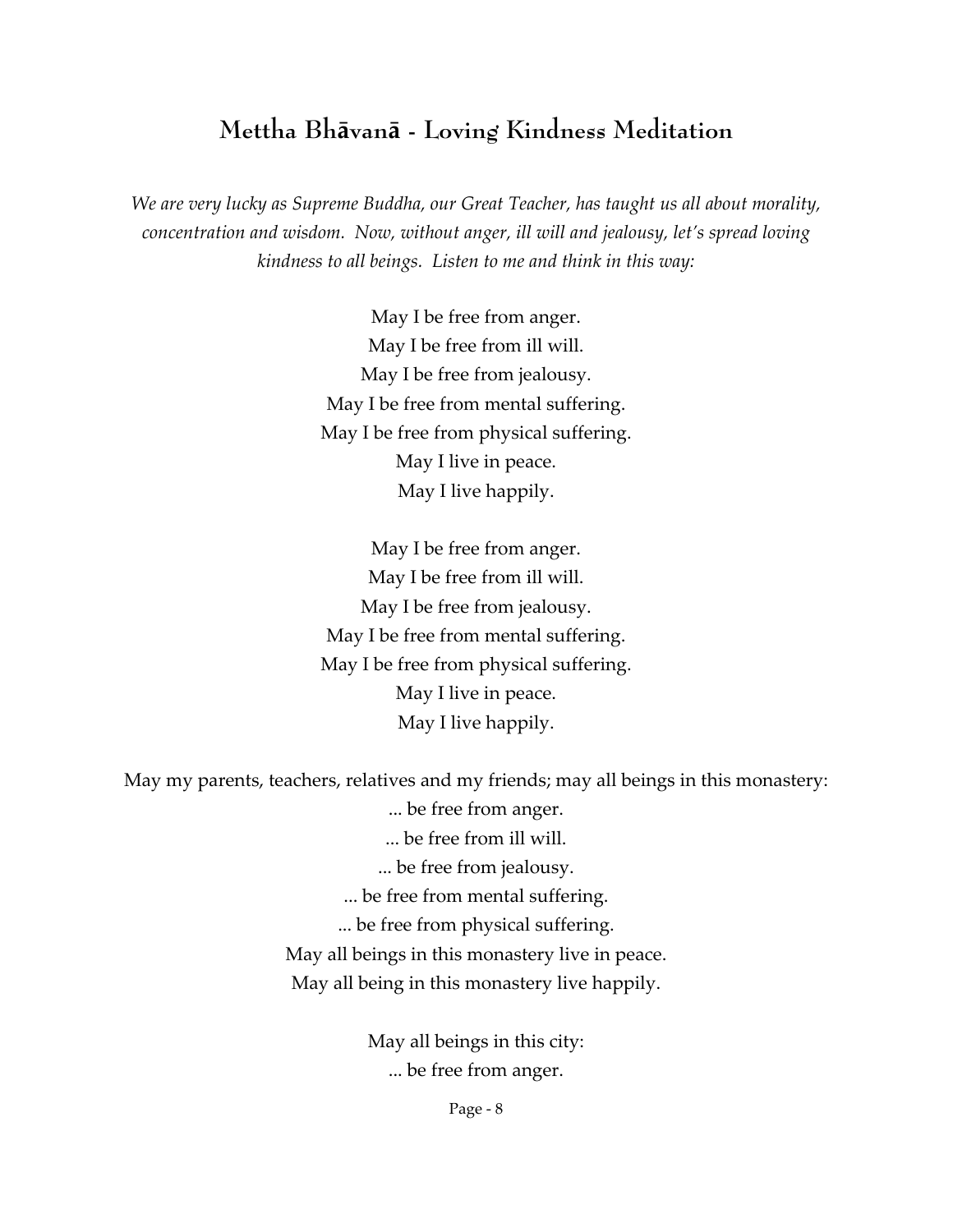... be free from ill will. ... be free from jealousy. ... be free from mental suffering. ... be free from physical suffering. May all beings in this city live in peace. May all beings in this city live happily.

May all beings in this province: ... be free from anger ... be free from ill will. ... be free from jealousy. ... be free from mental suffering. ... be free from physical suffering. May all beings in this province live in peace. May all beings in this province live happily.

May all beings in this country: ... be free from anger. ... be free from ill will. ... be free from jealousy. ... be free from mental suffering. .. be free from physical suffering. May all beings in this country live in peace. May all beings in this country live happily.

May all beings in this world: ... be free from anger. ... be free from ill will. ... be free from jealousy. ... be free from mental suffering. ... be free from physical suffering. May all beings in this world live in peace. May all beings in this world live happily... live happily... live happily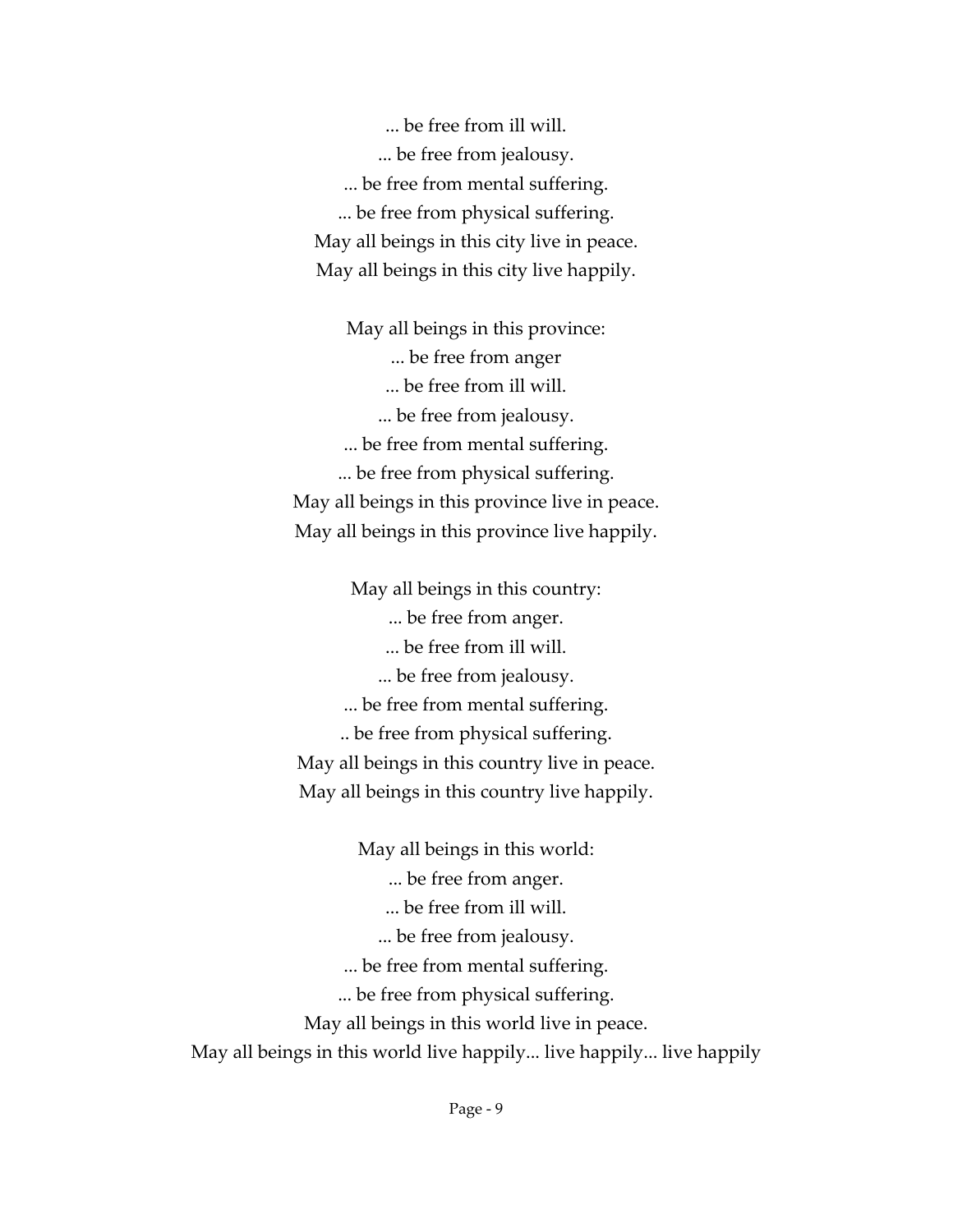May all beings: ... be free from anger. ... be free from ill will. ... be free from jealousy. ... be free from mental suffering. ... be free from physical suffering. May all beings live in peace. May all beings live happily... live happily... live happily.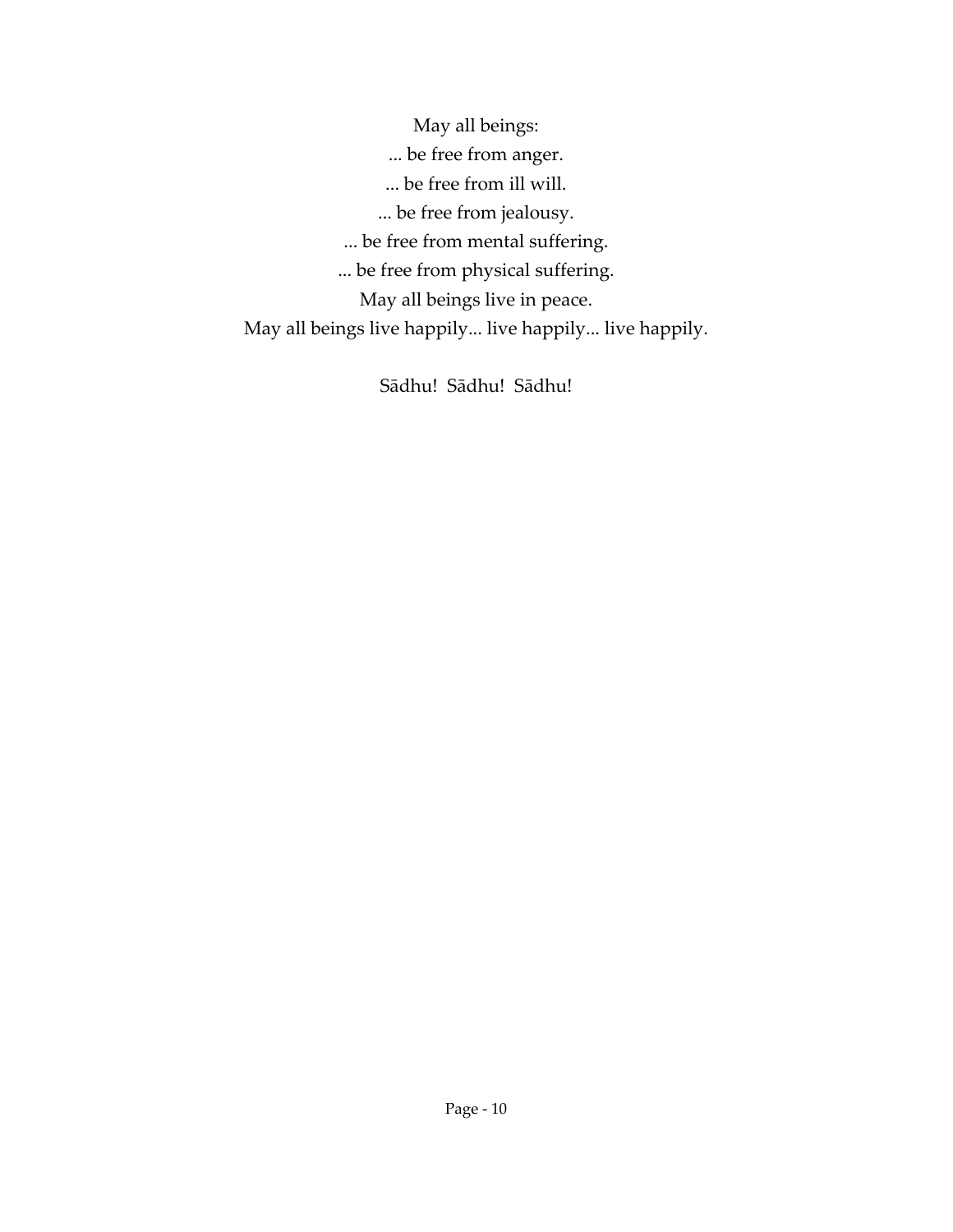# **Chanting Of Mettha Bhāvanā – Loving Kindness Meditation**

| May I be free from anger;                            |
|------------------------------------------------------|
| may I be free from ill will;                         |
| may I be free from mental and physical<br>suffering; |
| may I look after myself and live happily.            |
| As I am,                                             |
| so may my noble mentors,                             |
| my mother and father,                                |
| friendly beings,                                     |
| indifferent beings,                                  |
| and unfriendly beings,                               |
| be free from anger;                                  |
| be free from ill will;                               |
| be free from mental and physical<br>suffering;       |
| may they look after themselves, live<br>happily,     |
| and be free from suffering.                          |
| May whatever they have gained, not be<br>lost.       |
| All beings are owners of their kamma.                |
|                                                      |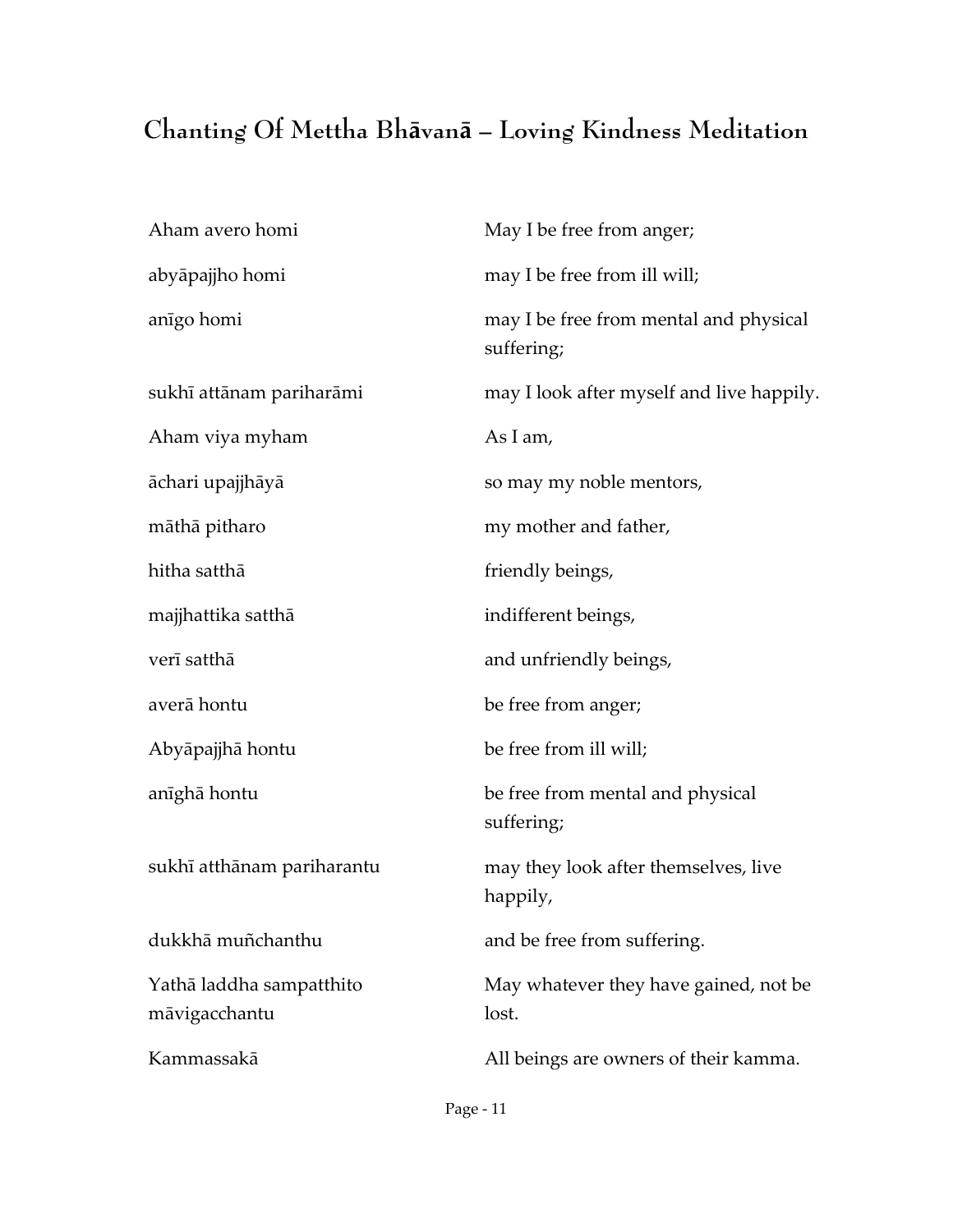| Imasmim vihāre                             | In this monastery;                               |
|--------------------------------------------|--------------------------------------------------|
| imasmim gocharagāme                        | in this village;                                 |
| imasmim nagare                             | in this city;                                    |
| imasmim deepe                              | in this country;                                 |
| imasmim lankādeepe                         | in Sri Lanka;                                    |
| imasmim jambudeepe                         | in the Indian Subcontinent;                      |
| imasmim chakkavāle                         | in this universe,                                |
| issara janā                                | may prosperous leaders,                          |
| sīmattaka devatā                           | devas within these boundaries,                   |
| sabbe satthā                               | and all beings,                                  |
| averā hontu                                | be free from anger;                              |
| abyāpajjhā hontu                           | be free from ill will;                           |
| anīghā hontu                               | be free from mental and physical<br>suffering;   |
| sukhī atthānam pariharantu                 | may they look after themselves, live<br>happily, |
| dukkhā muñchantu                           | and be free from suffering.                      |
| Yathā laddha sampatthitho<br>māvigacchantu | May whatever they have gained, not be<br>lost.   |
| Kammassakā                                 | All beings are owners of their kamma.            |
| Puratthimāya disāya                        | In the eastern direction;                        |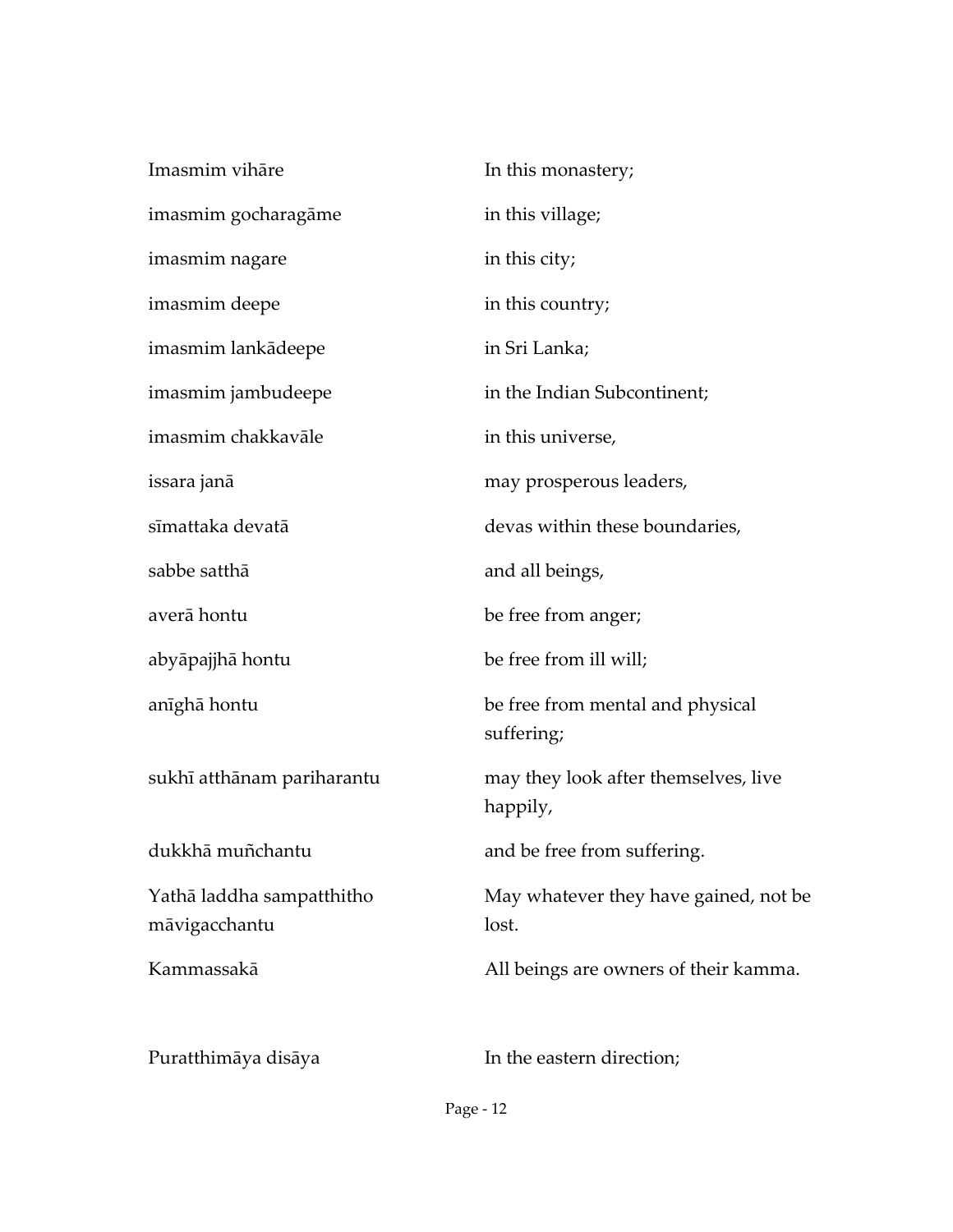| dakkhināya disāya            | in the southern direction;               |
|------------------------------|------------------------------------------|
| pacchimāya disāya            | in the western direction;                |
| uttarāya disāya              | in the northern direction;               |
| puratthimāya anudisāya       | in the southeast direction;              |
| dakkhināya anudisāya         | in the southwest direction;              |
| pacchimāya anudisāya         | in the northwest direction;              |
| uttarāya anudisāya           | in the northeast direction;              |
| hettimāya disāya             | in the direction below;                  |
| uparimāya disāya             | and in the direction above,              |
| sabbe satthā                 | may all beings,                          |
| sabbe pānā                   | all living beings,                       |
| sabbe bhūtā                  | all creatures,                           |
| sabbe puggalā                | all persons,                             |
| sabbe atthabhāva pariyāpannā | all individuals,                         |
| sabbā itthiyo                | all females,                             |
| sabbe purisā                 | all males,                               |
| sabbe ariyā                  | all noble ones,                          |
| sabbe anariyā                | all worldlings,                          |
| sabbe devā                   | all deities,                             |
| sabbe manussā                | all humans,                              |
| sabbe amanussā               | all non-humans,                          |
| sabbe vinipāthikā            | and all those in the four woeful planes, |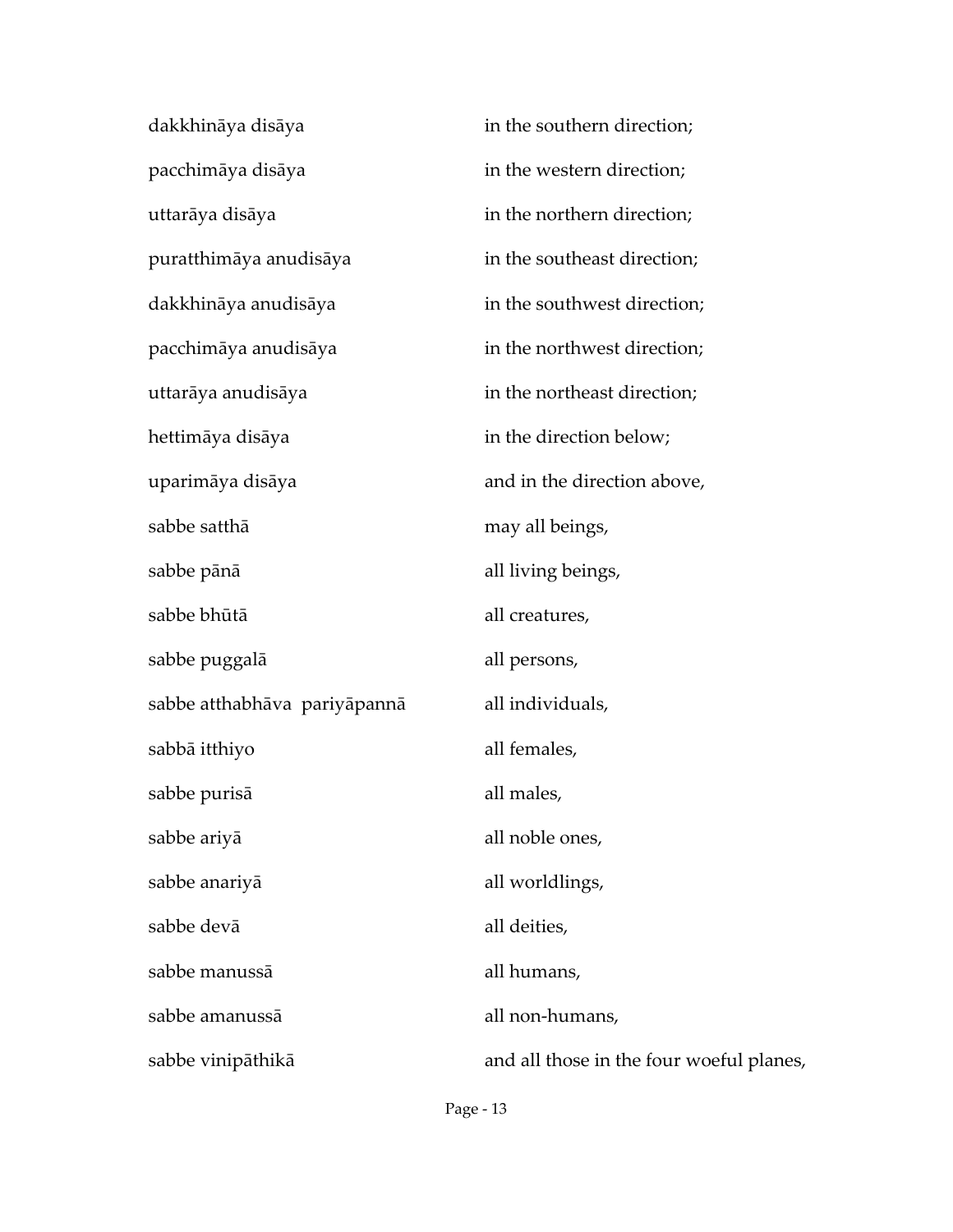| averā hontu                                | be free from anger;                              |
|--------------------------------------------|--------------------------------------------------|
| abyāpajjhā hontu                           | be free from ill will;                           |
| anīghā hontu                               | be free from mental and physical<br>suffering;   |
| sukhī attānam pariharantu                  | may they look after themselves, live<br>happily, |
| dukkhā muñchantu                           | and be free from suffering.                      |
| Yathā laddha sampatthitho<br>māvigacchantu | May whatever they have gained, not be<br>lost.   |
| Kammassakā                                 | All beings are owners of their kamma.            |
|                                            |                                                  |
| Sabbe satthā sukhīno bhavanthu             | May all beings live happily.                     |
| Sabbe satthā sukhīno bhavanthu             | May all beings live happily.                     |
| Sabbe satthā sukhīno bhavanthu             | May all beings live happily.                     |

# **Closing Verses of Protection**

| Bhavatu sabba mangalam  | May all good fortune come your way; may                            |  |
|-------------------------|--------------------------------------------------------------------|--|
| rakkhantu sabba devatā  | all the deities protect you.                                       |  |
| Sabba buddhānubhāvena   | By all the power of the Buddha, may you<br>always enjoy wellbeing. |  |
| sadā sotthi bhavantu te |                                                                    |  |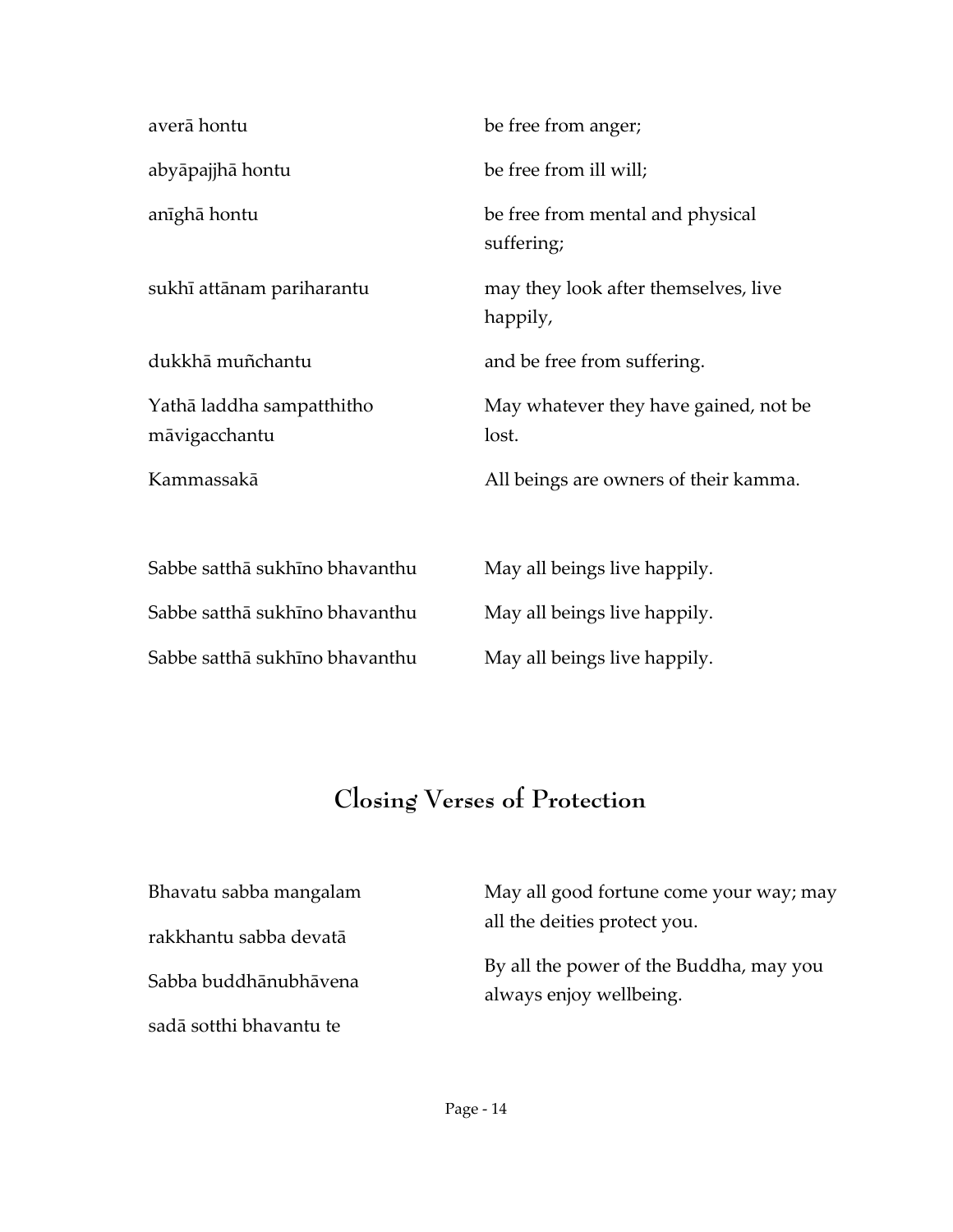Bhavatu sabba mangalam rakkhantu sabba devatā Sabba dhammānubhāvena sadā sotthi bhavantu te Bhavatu sabba mangalam rakkhantu sabba devatā Sabba sanghānubhāvena sadā sotthi bhavantu te

May all good fortune come your way; may all the deities protect you.

By all the power of the Dhamma, may you always enjoy wellbeing.

May all good fortune come your way; may all the deities protect you.

By all the power of the Sangha, may you always enjoy wellbeing.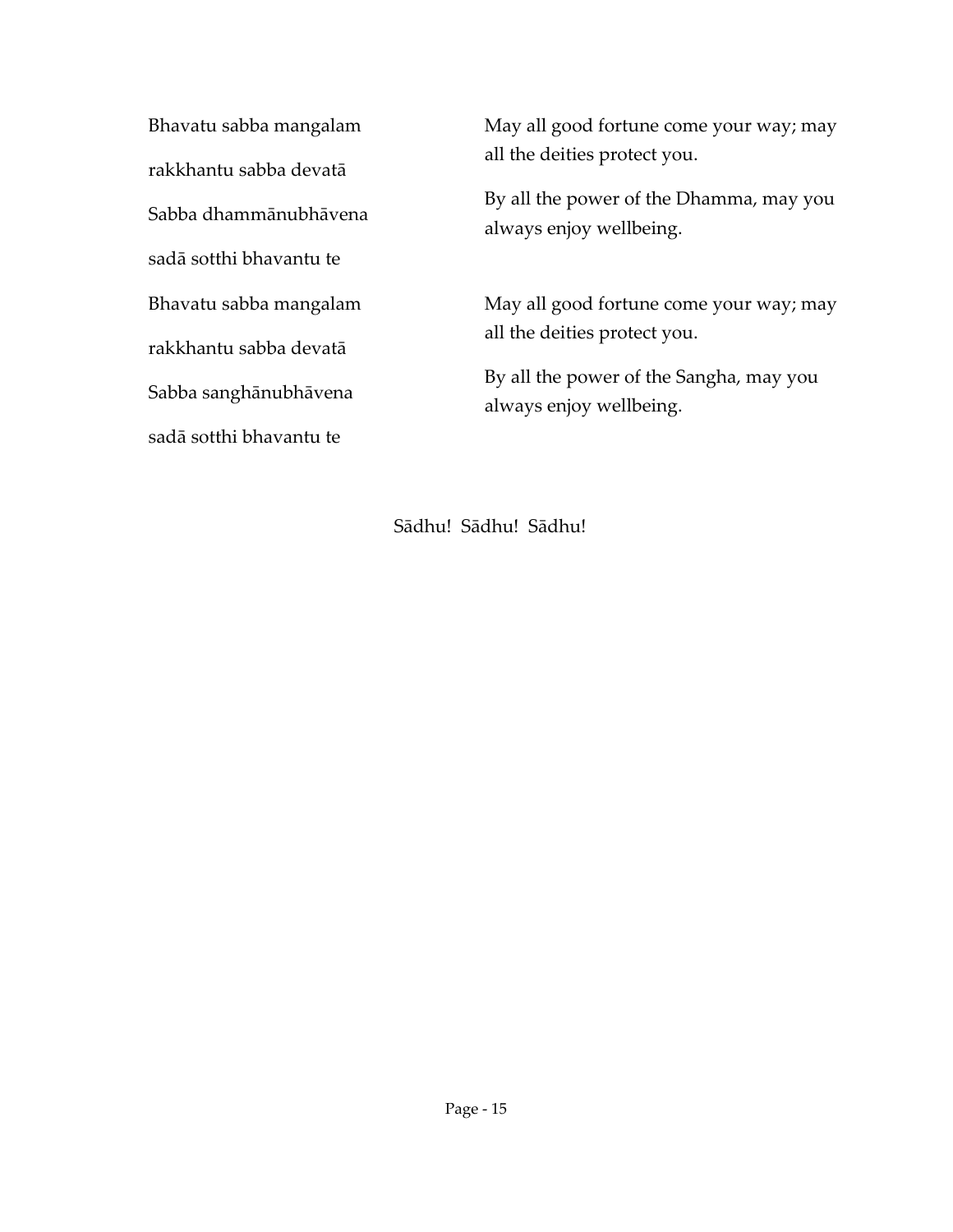### **Brahmā Vihara Meditation**

*Spreading loving kindness, compassion, altruistic joy and equanimity…*

May I be free from anger; May I free from ill will; May I be free from jealousy; May I be happy with wealth; May I be happy with long life; May I be happy with beauty; May I be happy with health; May I be happy with power; May I be free from mental suffering; May I be free from physical suffering; May whatever I have gained, not be lost; May no harm befall me; May I live in peace; I am the owner of my own kamma.

(kamma ~ good and bad results of actions done by body, speech and mind)

May all beings in this monastery be free from anger;

May they be free from ill will;

May they be free from jealousy;

May they be happy with wealth;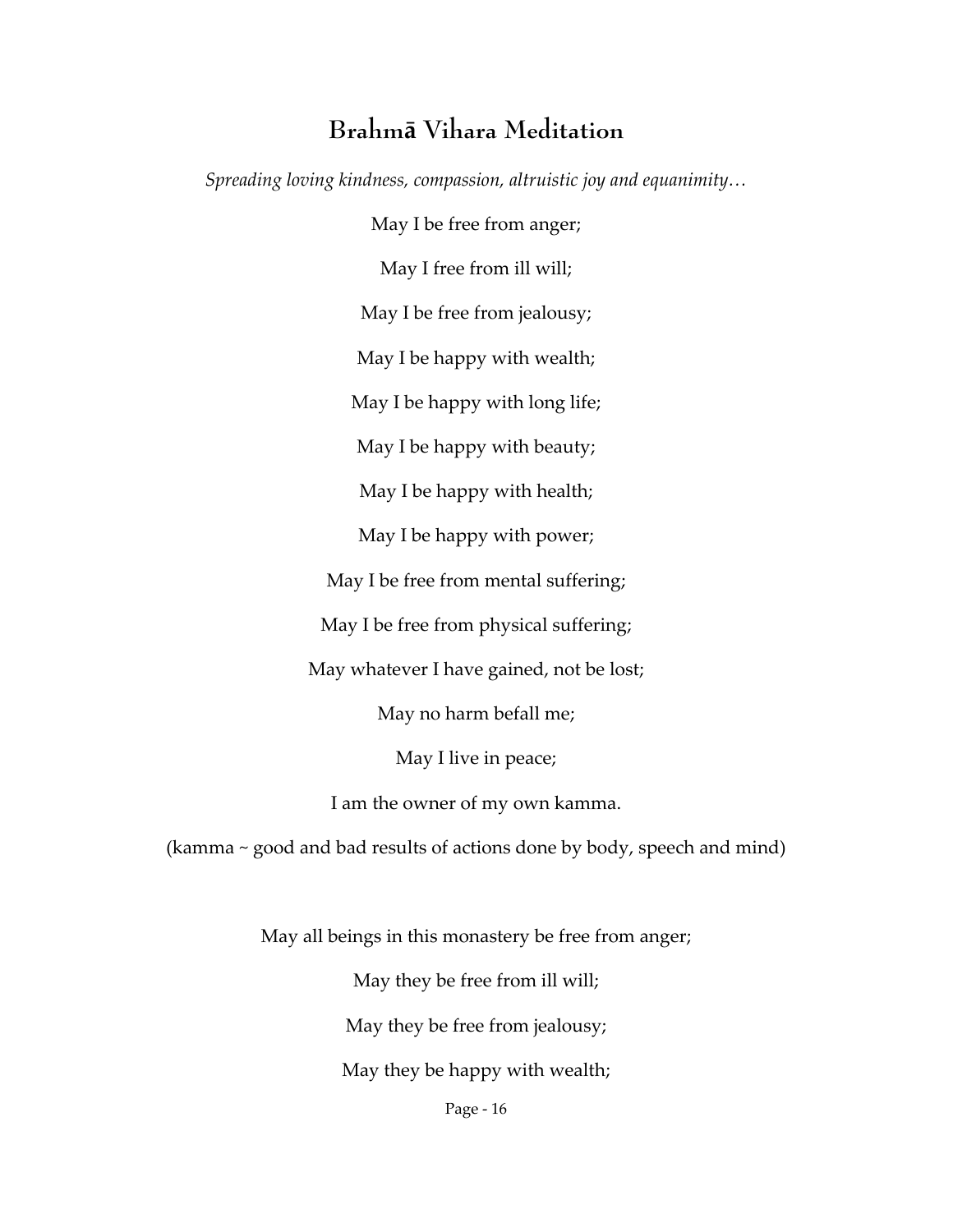May they be happy with long life; May they be happy with beauty; May they be happy with health; May they be happy with power; May they be free from mental suffering; May they be free from physical suffering; May whatever they have gained, not be lost; May no harm befall them; May all beings in this monastery live in peace; All beings in this monastery are owners of their kamma.

May all beings in this city be free from anger; May they be free from ill will; May they be free from jealousy; May they be happy with wealth; May they be happy with long life; May they be happy with beauty; May they be happy with health; May they be happy with power; May they be free from mental suffering; May they be free from physical suffering; May whatever they have gained, not be lost;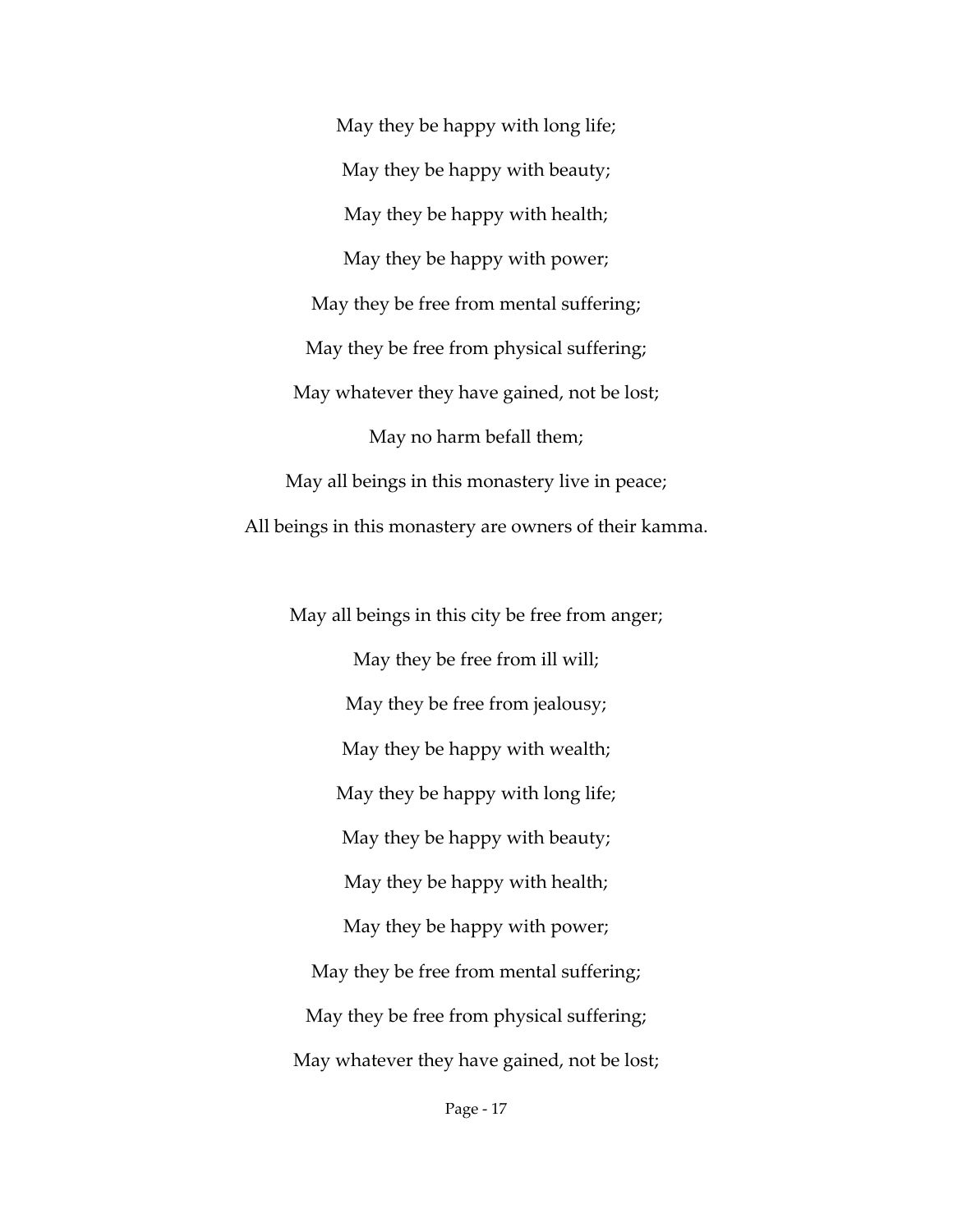May no harm befall them;

May they live in peace;

All beings in this city are owners of their kamma.

May all beings in this province be free from anger; May they free from ill will; May they be free from jealousy; May they be happy with wealth; May they be happy with long life; May they be happy with beauty; May they be happy with health; May they be happy with power; May they be free from mental suffering; May they be free from physical suffering; May whatever they have gained, not be lost; May no harm befall them; May they live in peace; All beings in this province are owners of their kamma.

May all beings in this country be free from anger; May they free from ill will; May they be free from jealousy;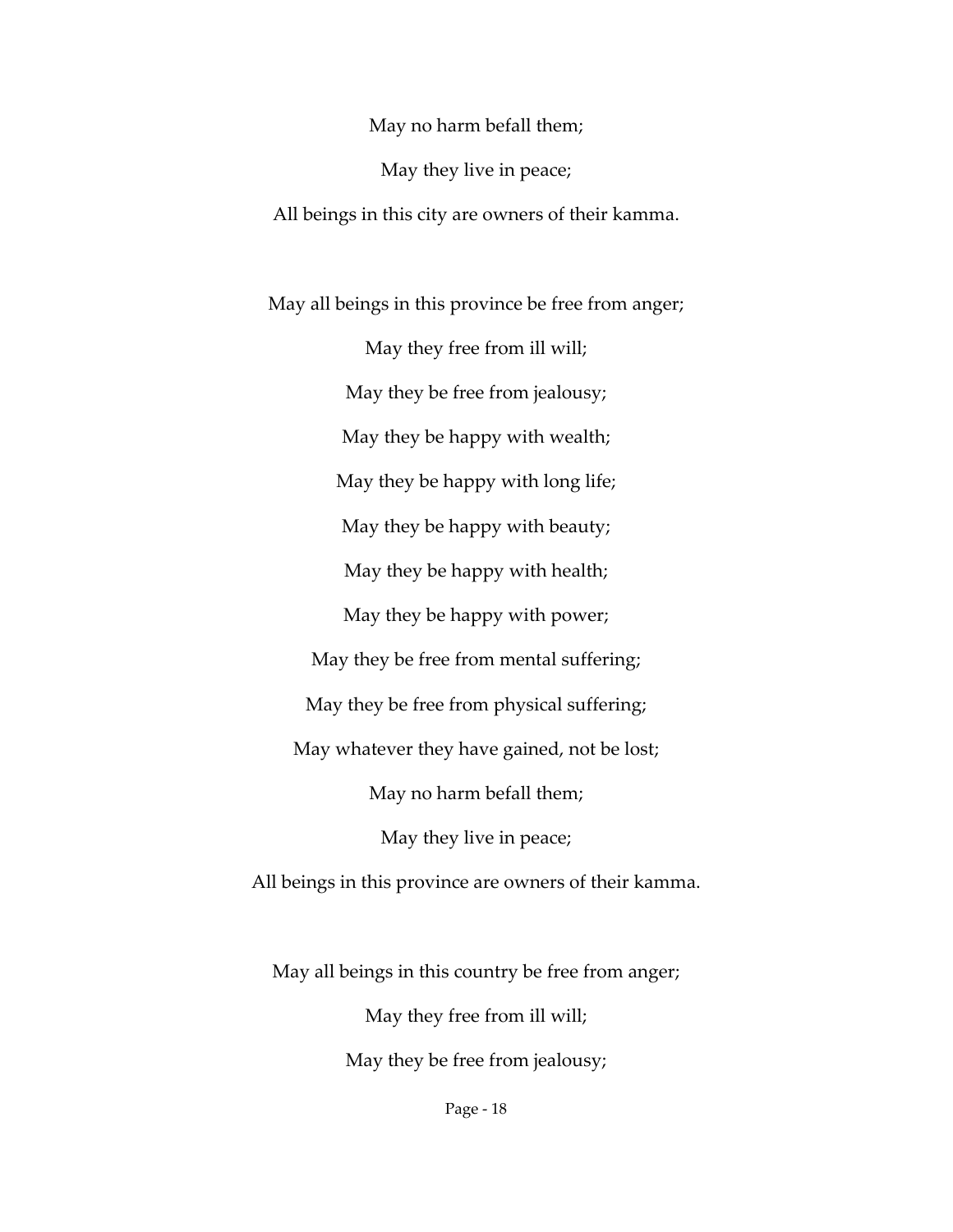May they be happy with wealth; May they be happy with long life; May they be happy with beauty; May they be happy with health; May they be happy with power; May they be free from mental suffering; May they be free from physical suffering; May whatever they have gained, not be lost; May no harm befall them; May they live in peace;

All beings in this country are owners of their kamma.

May all beings in this world be free from anger; May they be free from ill will; May they be free from jealousy; May they be happy with wealth; May they be happy with long life; May they be happy with beauty; May they be happy with health; May they be happy with power; May they be free from mental suffering; May they be free from physical suffering;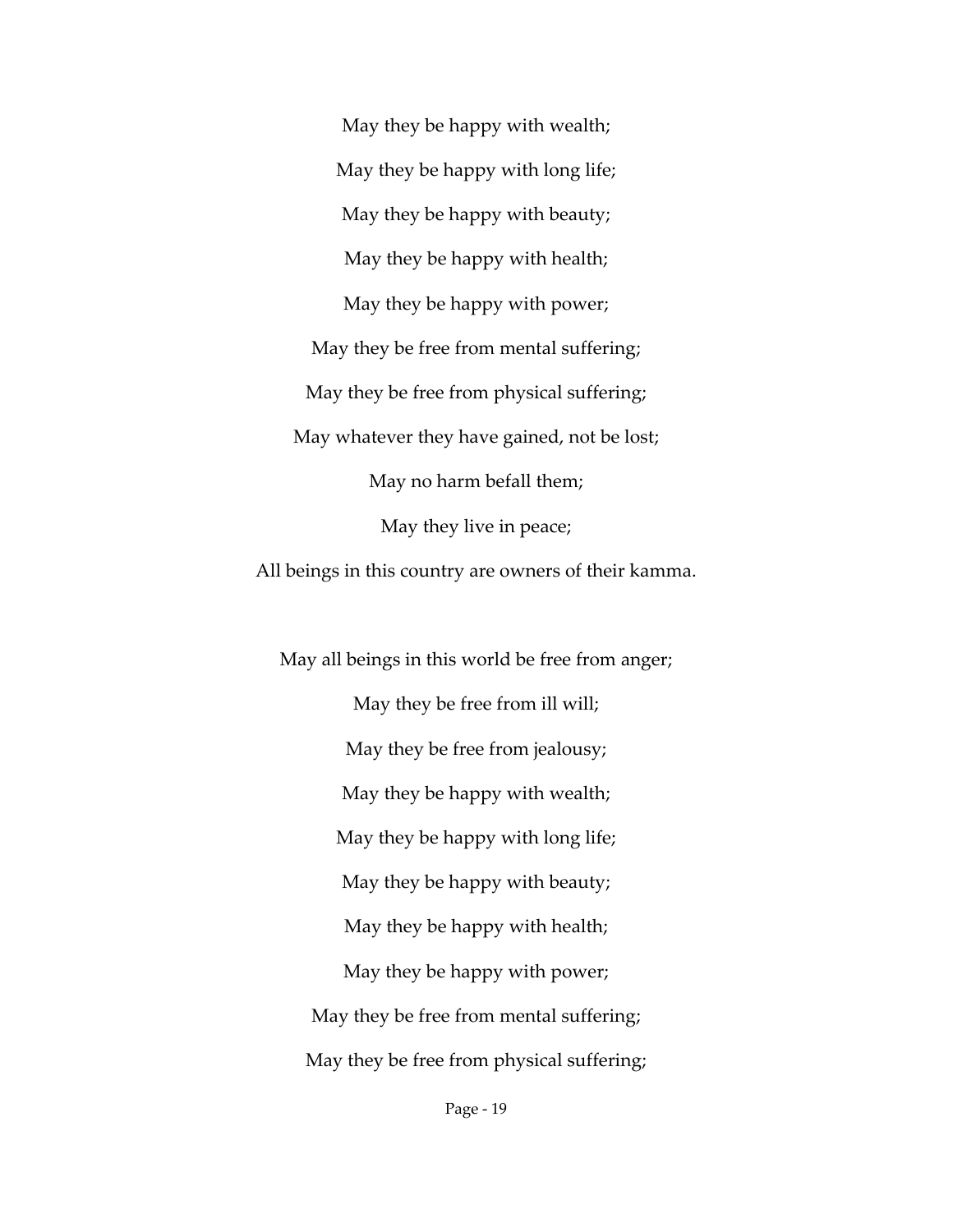May whatever they have gained, not be lost; May no harm befall them; May them live in peace; All beings in this world are the owners of their kamma.

May all beings be free from anger; May they be free from ill will; May they be free from jealousy; May they be happy with wealth; May they be happy with long life; May they be happy with beauty; May they be happy with health; May they be happy with power; May they be free from mental suffering; May they be free from physical suffering; May whatever they have gained, not be lost; May no harm befall them; May they live in peace; All beings are owners of their kamma.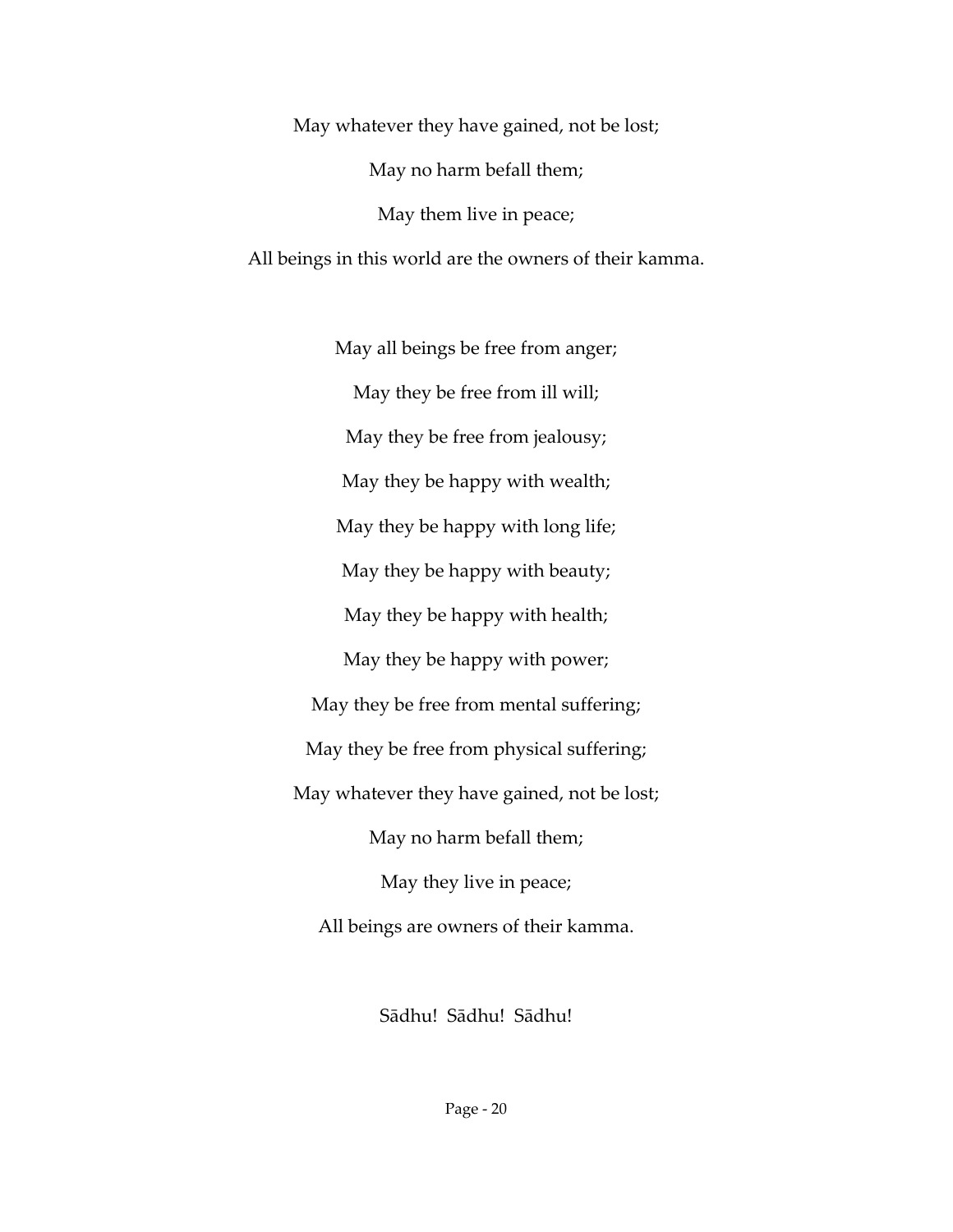# **Asubha Bhāvanā Meditation on the Foulness of Body**

*Think in the following way and investigate with wisdom.*

This body, upwards from the soles of the feet, downwards from the tips of the hairs, enclosed in skin, is full of many kinds of impurities.

In this body there are:

head hairs, body hairs, nails, teeth, skin, flesh, sinews, bones, bone‐marrow, kidneys, heart, liver, diaphragm, spleen, lungs, bowels, small intestines, contents of the stomach, excrement, bile, phlegm, pus, blood, sweat, fat, tears, grease, saliva, snot, fluid of the joints, and urine.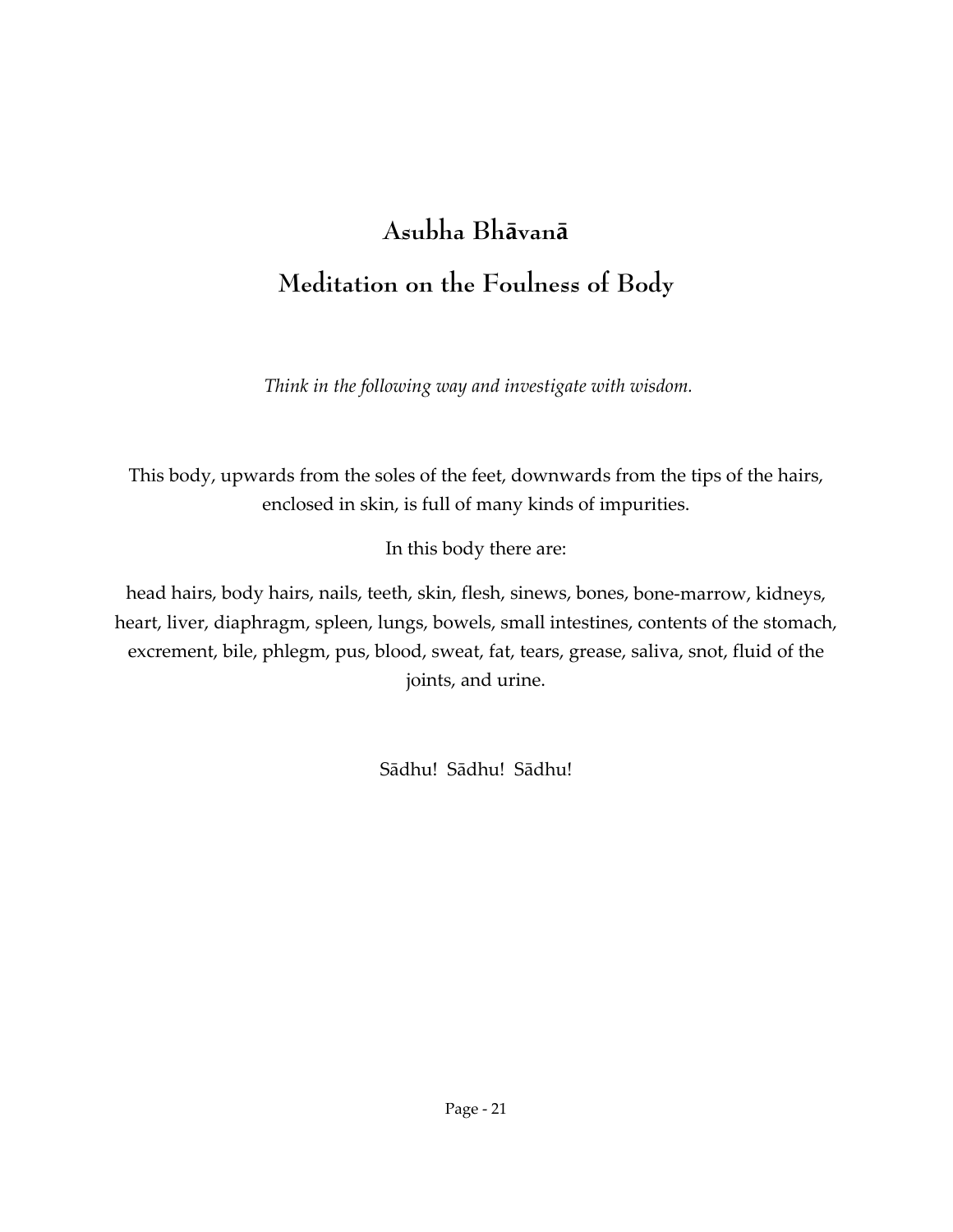# **Dhātu Manasikara Bhāvanā ~ Meditation on the Four Great Elements**

**The Nature of Solids**

Pathavī Dhātu – The Earth Element

This body is comprised of these solid parts:

head hairs, body hairs, nails, teeth, skin, flesh, sinews, bones, bone‐marrow, kidneys,

heart, liver, diaphragm, spleen, lungs, intestines, mesentery, contents of the stomach,

feces

and whatever else is solid;

They fall to the ground and then become a part of the ground and decompose. These solid parts are the 'internal earth element'.

Both the 'internal earth element' and the 'external earth element' are simply **earth element**.

> Since these solid parts are subject to change, all these solid parts, the earth element, are impermanent… impermanent… impermanent.

As I have no such power over these solid parts that I may say, "Let my solid parts be 'thus', let my solid parts not be 'thus'" these solid parts, the earth element… are not mine… I am not… are not myself.

> **The Nature of Water** Ᾱpō Dhātu – The Water Element

In this body, there are these liquid parts: Bile, phlegm, pus, blood, sweat, fat, tears, grease, spittle, snot, oil of the joints, urine and whatever else is liquid; they mix with water and disappear.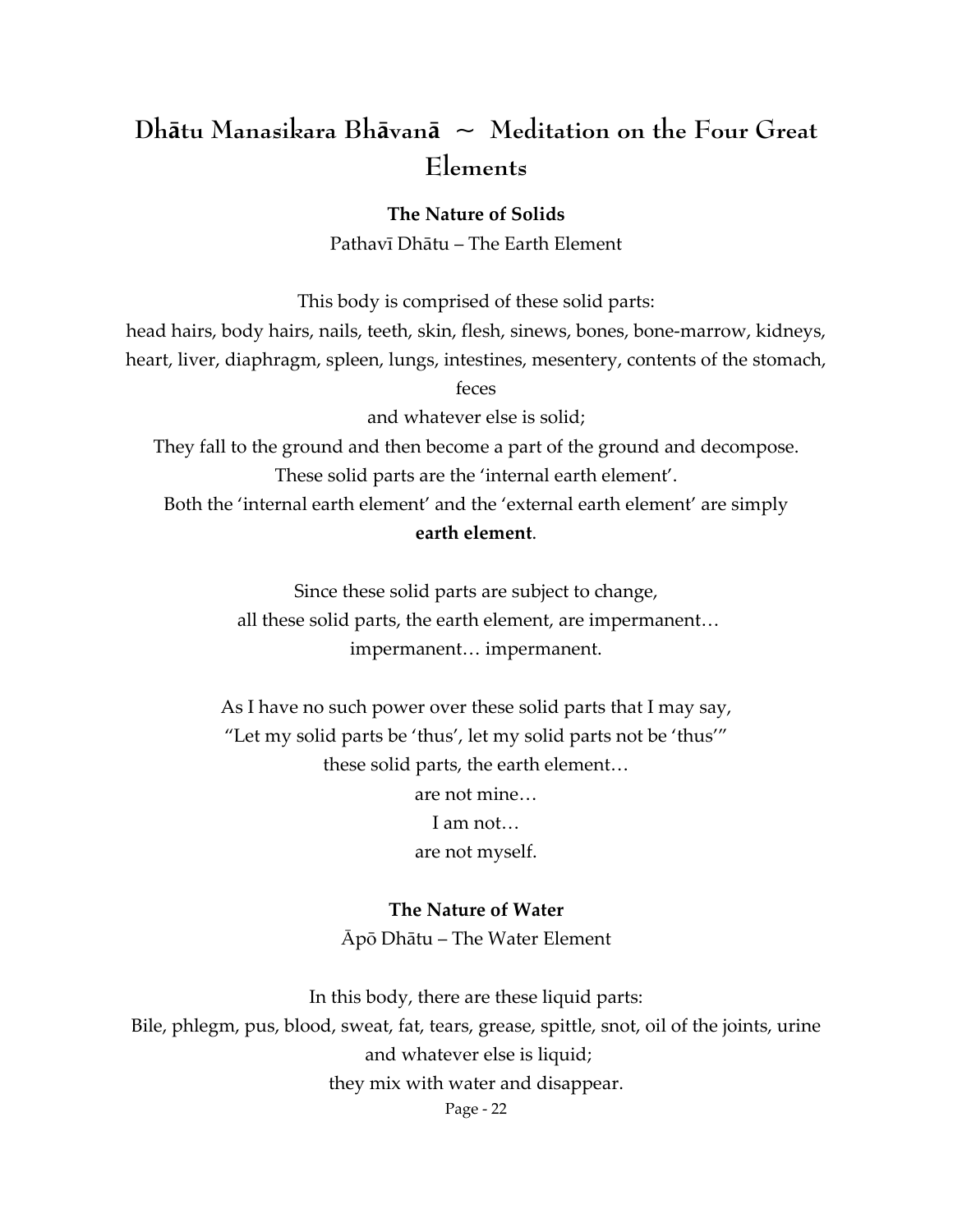These liquid parts are the 'internal water element'. Both the 'internal water element' and the 'external water element' are simply **water element**.

> Since these liquid parts are subject to change, all these liquid parts, the water element, are impermanent… impermanent… impermanent.

As I have no such power over these liquid parts that I may say, "Let my liquids be 'thus', let my liquids not be 'thus'", these liquid parts, the water element… are not mine… I am not…

are not myself.

#### **The Nature of Heat**

Tējo Dhātu – The Fire Element

In this body, there are these fiery parts: Fire by which one is warmed; Fire by which one is aged; Fire by which one is consumed; Fire by which what is eaten, drunk, consumed and tasted gets completely digested; and whatever else is fiery.

These fiery parts are the 'internal fire element'. Both the 'internal fire element' and the 'external fire element' are simply **fire element**.

> Since these fiery parts are subject to change, all these fiery parts, the fire element, are impermanent… impermanent… impermanent.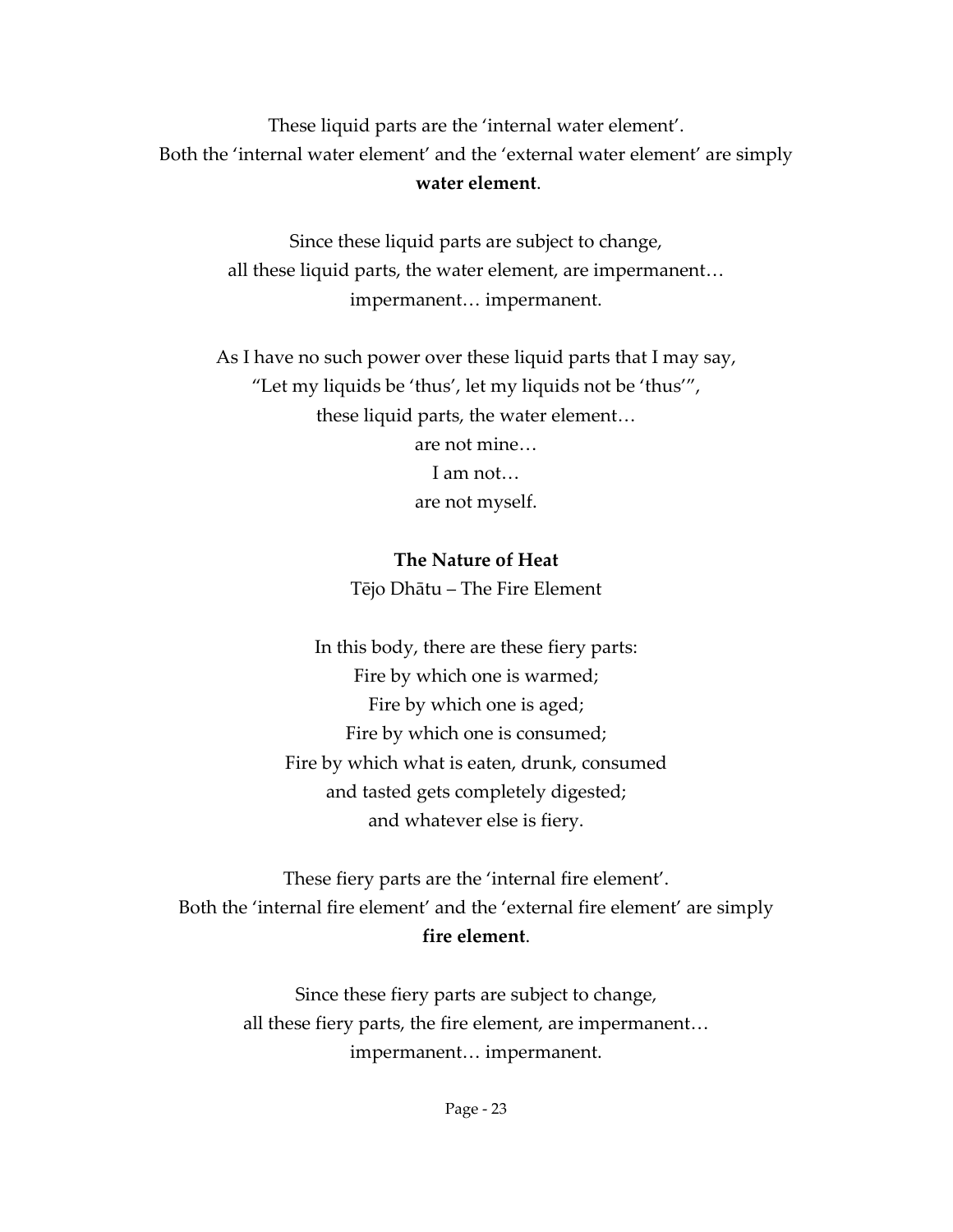As I have no such power over these fiery parts that I may say, "Let my fiery parts be 'thus', let my fiery parts not be 'thus'", these fiery parts, the fire element… are not mine… I am not… are not myself.

#### **The Nature of Wind**

Vāyō Dhātu – The Air Element

In this body, there are these airy parts: up‐going winds, down going winds, winds in the belly, winds in the bowels, winds that course through the limbs, the in‐breath, the out‐breath and whatever else is airy. These airy parts are the 'internal air element'. Both the 'internal air element' and the 'external air element' are simply **air element**.

> Since these airy parts are subject to change, all these airy parts, the air element, are impermanent… impermanent… impermanent.

As I have no such power over these airy parts that I may say, "Let my airy parts be 'thus', let my airy parts not be 'thus'", these airy parts, the air element… are not mine… I am not… are not myself.

When the Noble Disciple sees them thus, as they actually are, with proper wisdom, he becomes disenchanted with the four great elements and makes the mind dispassionate towards the four great elements.

> Page ‐ 24 Sādhu! Sādhu! Sādhu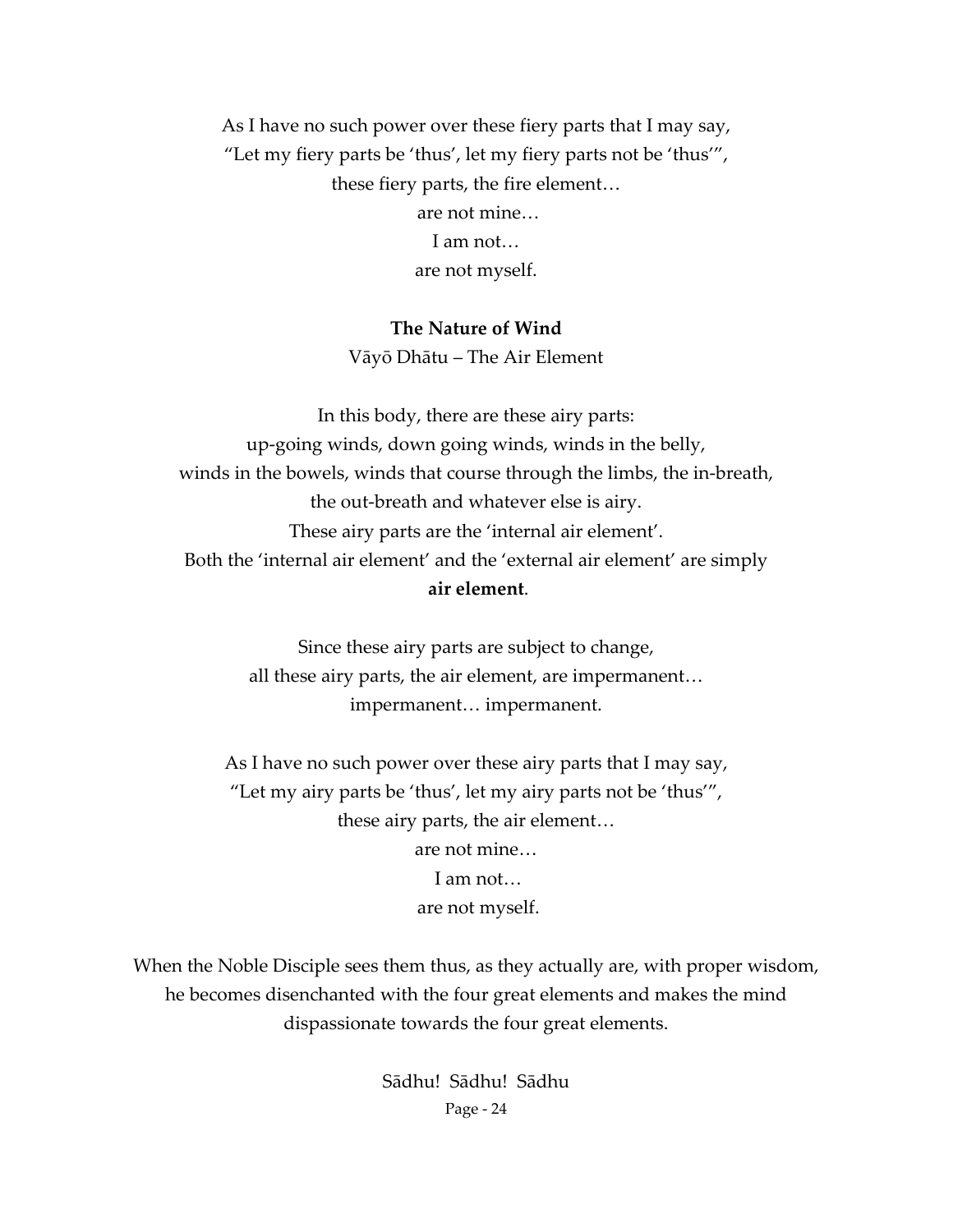## **Anicca Bhāvanā**

## **Impermanent Meditation ~ Six Faculties**

*Think in the following way and investigate with wisdom.*

Since the eye is conditioned by impermanent causes, and ceases with the cessation of those causes, the eye is impermanent… impermanent… impermanent. Since the eye is subject to change, and as I have no such power over the eye that I may say, "let my eye be 'thus', let my eye not be 'thus'", the eye is not mine; I am not; not myself.

> Forms are impermanent… impermanent… impermanent. Forms are not mine; I am not; not myself.

Consciousness of eye, (which arises in dependence of eye and form), is impermanent… impermanent… impermanent. Consciousness of eye is not mine; I am not; not myself.

Contact of eye, (the meeting of eye, form and the consciousness of eye), is impermanent… impermanent… impermanent. Contact of eye is not mine; I am not; not myself.

Feelings, pleasant, unpleasant and neutral, (arising from the contact of eye), are impermanent… impermanent… impermanent. Feelings are not mine; I am not; not myself.

> Perception of forms, (arising form the contact of eye), is impermanent… impermanent… impermanent. Perception of forms is not mine; not I am; not myself.

Volitions regarding forms, (arising from the contact of eye), are impermanent… impermanent… impermanent. Volitions regarding forms are not mine; not I am; not myself.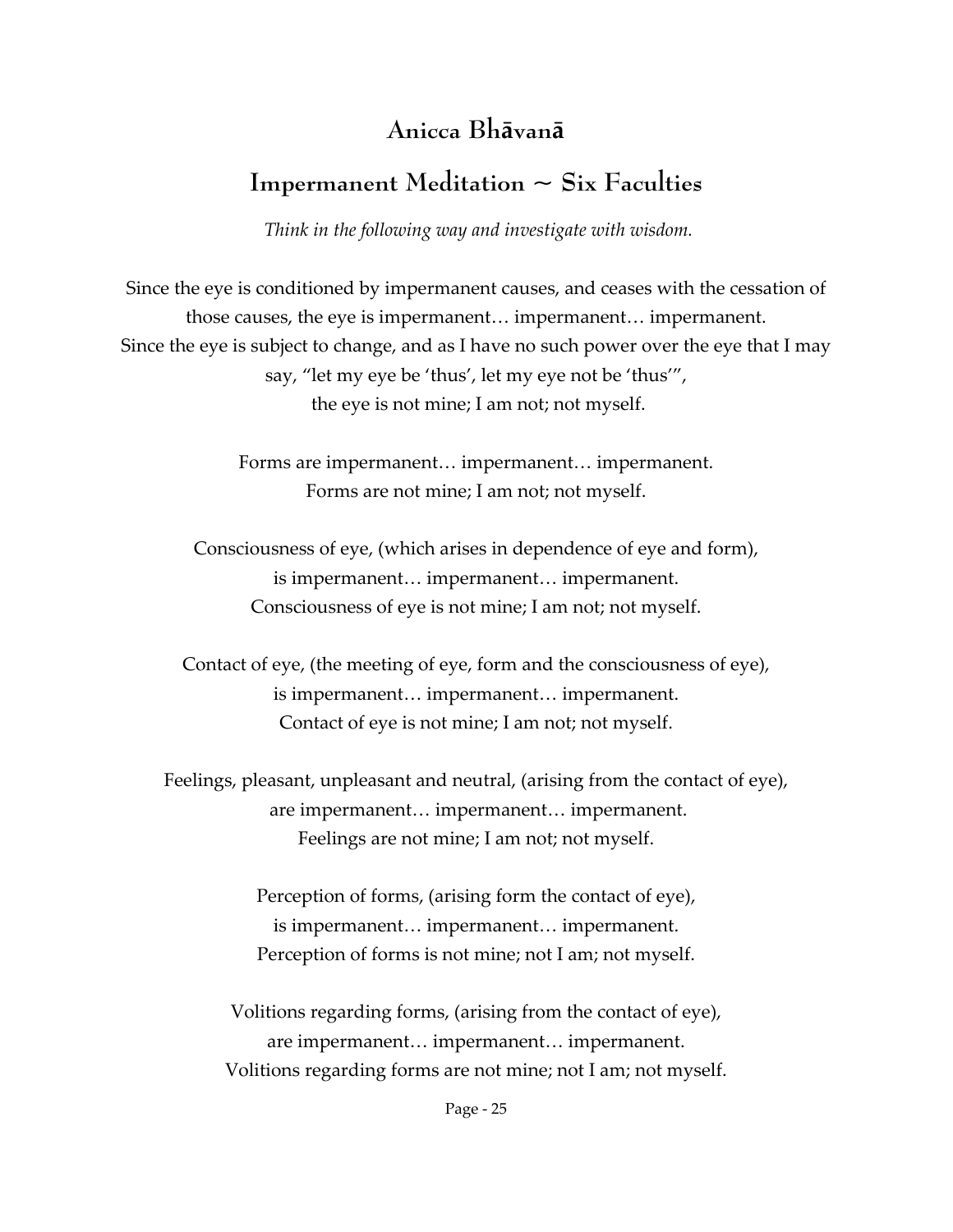Desire to see forms is impermanent… impermanent… impermanent. Desire to see forms is not mine; I am not; not myself.

Since the ear is conditioned by impermanent causes, and ceases with the cessation of those causes, the ear is impermanent… impermanent… impermanent. Since the ear is subject to change, and as I have no such power over the ear that I may say, "let my ear be 'thus', let my ear not be 'thus'", the ear is not mine; I am not; not myself.

> Sounds are impermanent… impermanent… impermanent. Sounds are not mine; I am not; not myself.

Consciousness of ear, (which arises in dependence of ear and sounds), is impermanent… impermanent… impermanent. Consciousness of ear is not mine; I am not; not myself.

Contact of ear, (the meeting of ear, sound and the consciousness of ear), is impermanent… impermanent… impermanent. Contact of ear is not mine; I am not; not myself.

Feelings, pleasant, unpleasant and neutral, (arising from the contact of ear), are impermanent… impermanent… impermanent. Feelings are not mine; I am not; not myself.

> Perception of sounds, (arising form the contact of ear), is impermanent… impermanent… impermanent. Perception of sounds is not mine; not I am; not myself.

Volitions regarding sounds, (arising from the contact of ear), are impermanent… impermanent… impermanent. Volitions regarding sounds are not mine; not I am; not myself.

Page ‐ 26 Desire to hear sounds is impermanent… impermanent… impermanent.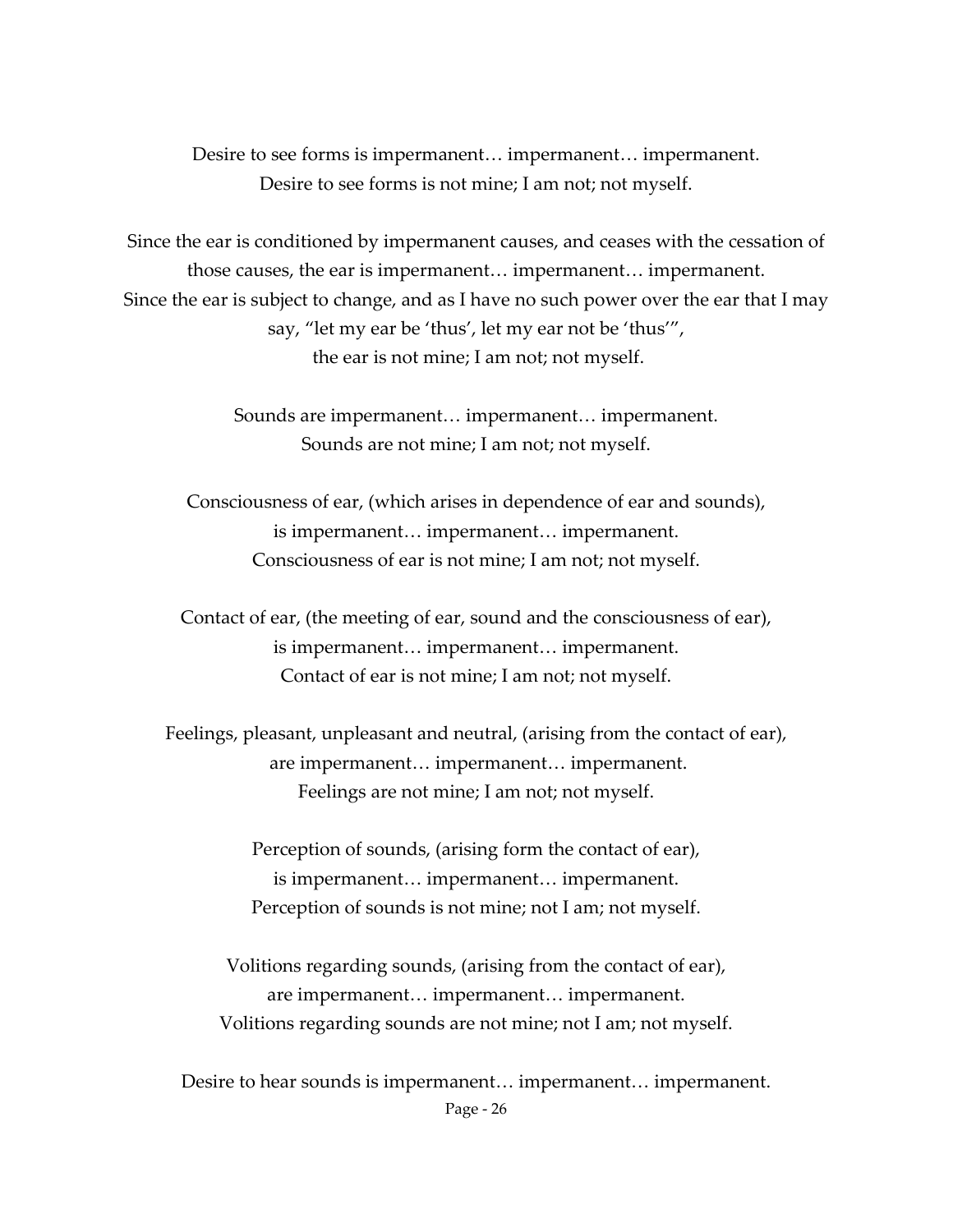Desire to hear sounds is not mine; I am not; not myself.

Since the nose is conditioned by impermanent causes, and ceases with the cessation of those causes, the nose is impermanent… impermanent… impermanent. Since the nose is subject to change, and as I have no such power over the nose that I may say, "let my nose be 'thus', let my nose not be 'thus'", the nose is not mine; I am not; not myself.

> Odors are impermanent… impermanent… impermanent. Smells are not mine; I am not; not myself.

Consciousness of nose, (which arises in dependence of nose and smell), is impermanent… impermanent… impermanent. Consciousness of nose is not mine; I am not; not myself.

Contact of nose, (the meeting of nose, smell and the consciousness of nose), is impermanent… impermanent… impermanent. Contact of nose is not mine; I am not; not myself.

Feelings, pleasant, unpleasant and neutral, (arising from the contact of nose), are impermanent… impermanent… impermanent. Feelings are not mine; I am not; not myself.

> Perception of smells, (arising form the contact of nose), is impermanent… impermanent… impermanent. Perception of smells is not mine; not I am; not myself.

Volitions regarding smells, (arising from the contact of nose), are impermanent… impermanent… impermanent. Volitions regarding smells are not mine; not I am; not myself.

Desire to smell odors is impermanent… impermanent… impermanent. Desire to smell odors is not mine; I am not; not myself.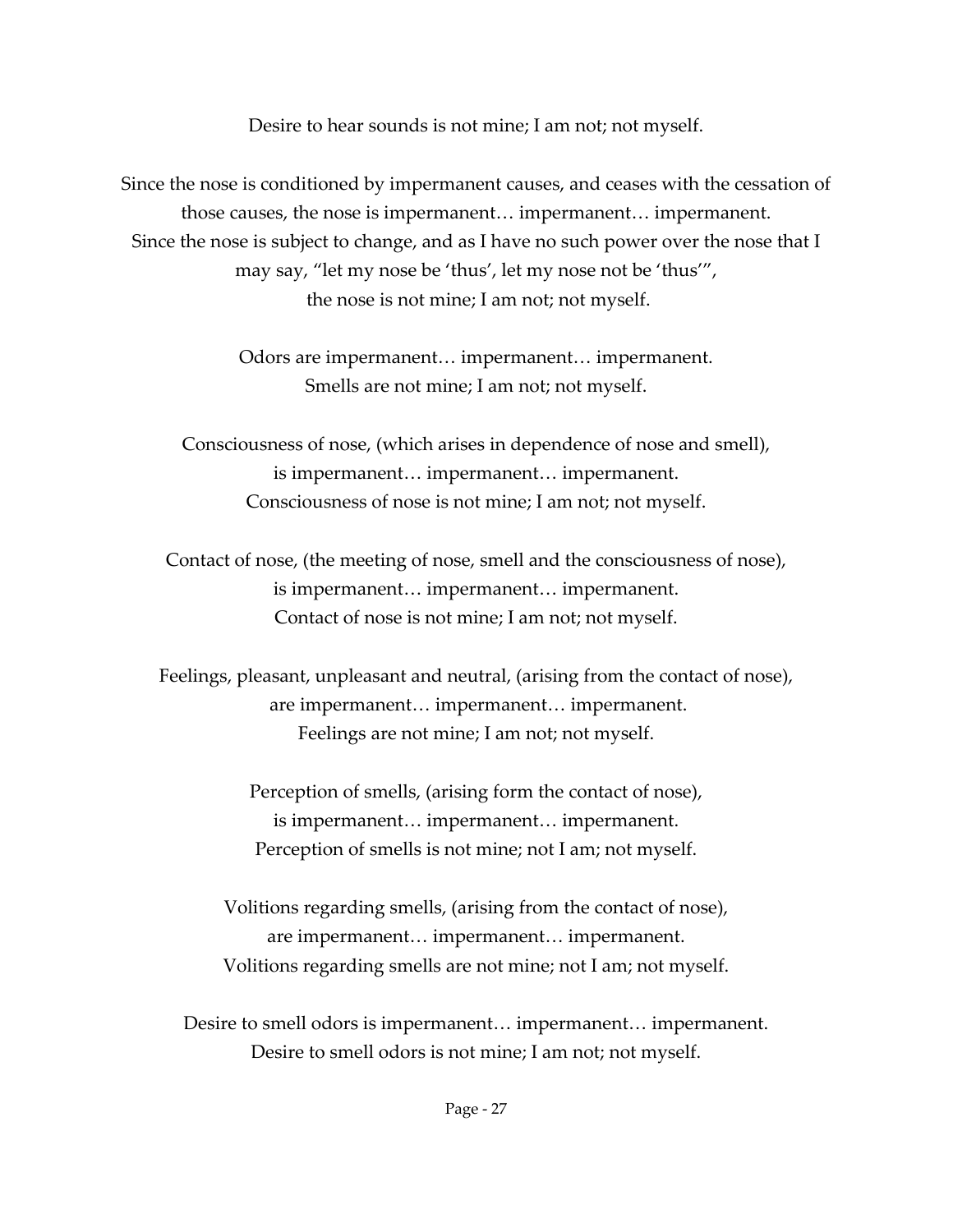Since the tongue is conditioned by impermanent causes, and ceases with the cessation of those causes, the tongue is impermanent… impermanent… impermanent. Since the tongue is subject to change, and as I have no such power over the tongue that I may say, "let my tongue be 'thus', let my tongue not be 'thus'", the tongue is not mine; I am not; not myself.

> Tastes are impermanent… impermanent… impermanent. Tastes are not mine; I am not; not myself.

Consciousness of tongue, (which arises in dependence of tongue and taste), is impermanent… impermanent… impermanent. Consciousness of tongue is not mine; I am not; not myself.

Contact of tongue, (the meeting of tongue, tastes and the consciousness of tongue), is impermanent… impermanent… impermanent. Contact of tongue is not mine; I am not; not myself.

Feelings, pleasant, unpleasant and neutral, (arising from the contact of tongue), are impermanent… impermanent… impermanent. Feelings are not mine; I am not; not myself.

> Perception of tastes, (arising form the contact of tongue), is impermanent… impermanent… impermanent. Perception of tastes is not mine; not I am; not myself.

Volitions regarding tastes, (arising from the contact of tongue), are impermanent… impermanent… impermanent. Volitions regarding tastes are not mine; not I am; not myself.

The desire to taste is impermanent… impermanent… impermanent. Desire to taste is not mine; I am not; not myself.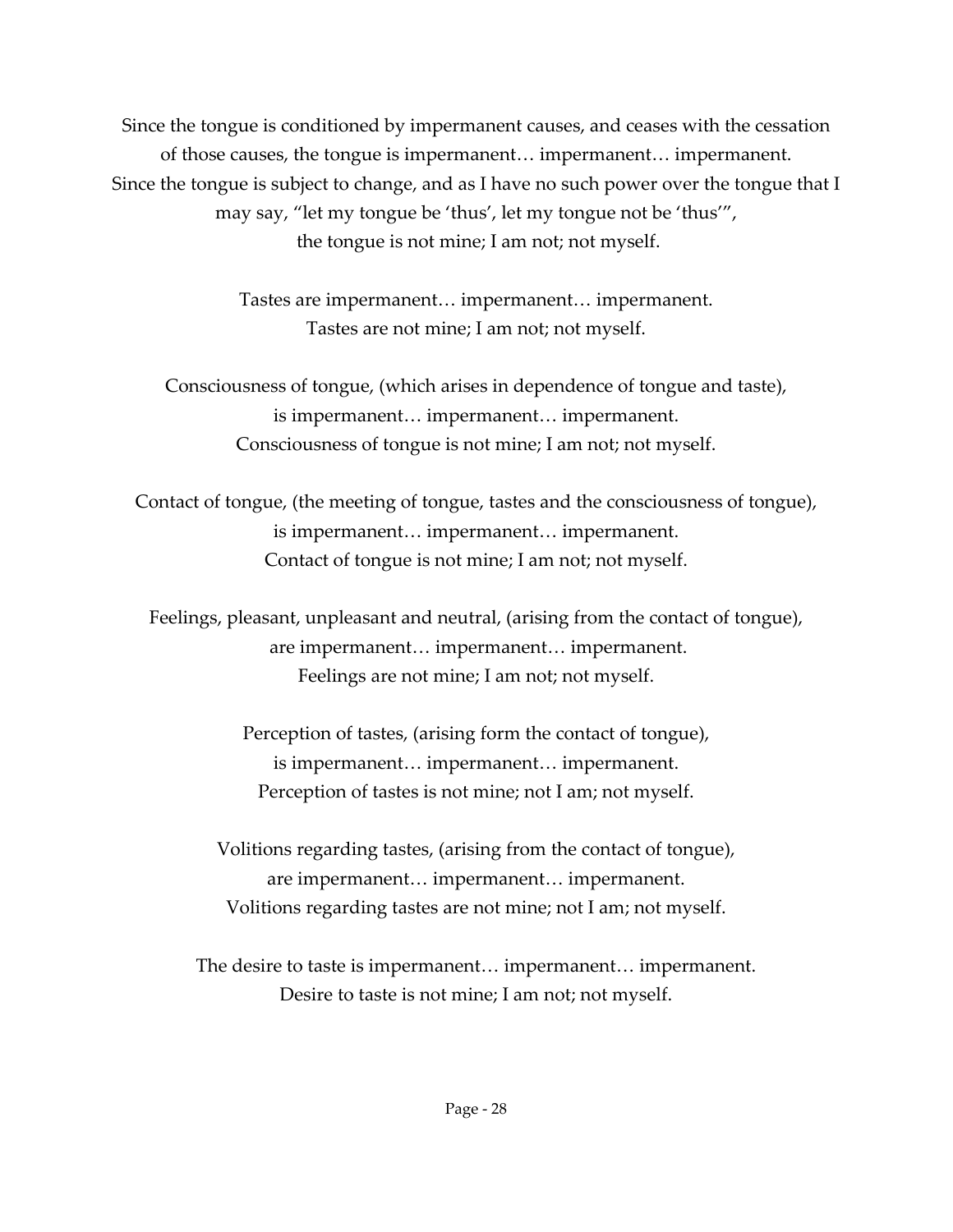Since the body is conditioned by impermanent causes, and ceases with the cessation of those causes, the body is impermanent… impermanent… impermanent. Since the body is subject to change, and as I have no such power over the body that I may say, "let my body be 'thus', let my body not be 'thus'", the body is not mine; I am not; not myself.

> Tangibles are impermanent… impermanent… impermanent. Tangibles are not mine; I am not; not myself.

Consciousness of body, (which arises in dependence of body and tangibles), is impermanent… impermanent… impermanent. Consciousness of body is not mine; I am not; not myself.

Contact of body, (the meeting of body, tangibles and the consciousness of body), is impermanent… impermanent… impermanent. Contact of body is not mine; I am not; not myself.

Feelings, pleasant, unpleasant and neutral, (arising from the contact of body), are impermanent… impermanent… impermanent. Feelings are not mine; I am not; not myself.

> Perception of tangibles, (arising form the contact of body), is impermanent… impermanent… impermanent. Perception of tangibles is not mine; not I am; not myself.

Volitions regarding tangibles, (arising from the contact of body), are impermanent… impermanent… impermanent. Volitions regarding tangibles are not mine; not I am; not myself.

The desire for tangibles is impermanent… impermanent… impermanent. Desire for tangibles is not mine; I am not; not myself.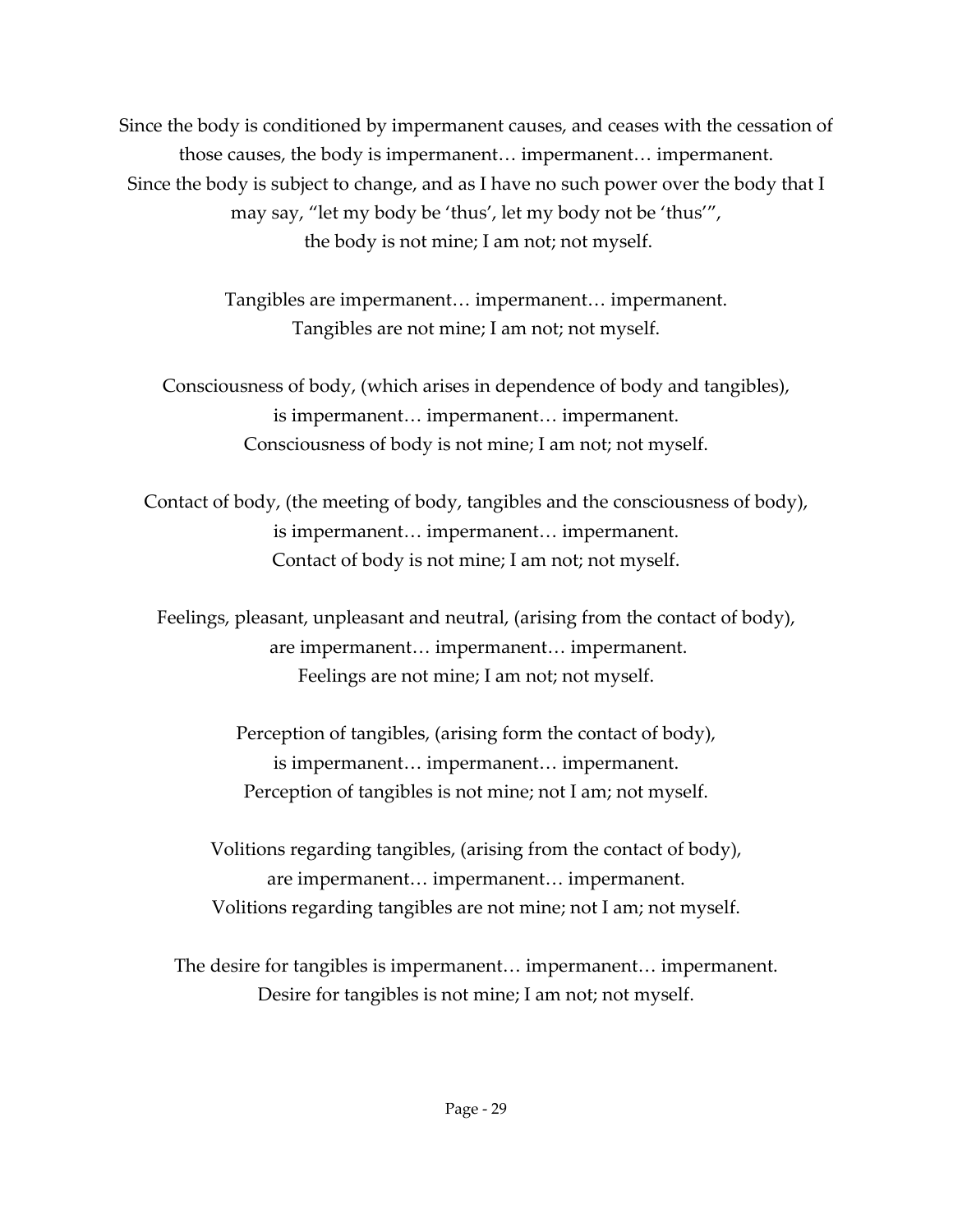Since the mind is conditioned by impermanent causes, and ceases with the cessation of those causes, the mind is impermanent… impermanent… impermanent. Since the mind is subject to change, and as I have no such power over the mind that I may say, "let my mind be 'thus', let my mind not be 'thus'", the mind is not mine; I am not; not myself.

> Thoughts are impermanent… impermanent… impermanent. Thoughts are not mine; I am not; not myself.

Consciousness of mind, (which arises in dependence of mind and thoughts), is impermanent… impermanent… impermanent. Consciousness of mind is not mine; I am not; not myself.

Contact of mind, (the meeting of mind, thoughts and the consciousness of mind), is impermanent… impermanent… impermanent. Contact of mind is not mine; I am not; not myself.

Feelings, pleasant, unpleasant and neutral, (arising from the contact of mind), are impermanent… impermanent… impermanent. Feelings are not mine; I am not; not myself.

> Perception of thoughts, (arising form the contact of mind), is impermanent… impermanent… impermanent. Perception of thoughts is not mine; not I am; not myself.

Volitions regarding thought, (arising from the contact of mind), are impermanent… impermanent… impermanent. Volitions regarding thoughts are not mine; not I am; not myself.

The desire for thoughts is impermanent… impermanent… impermanent. Desire for thoughts is not mine; I am not; not myself.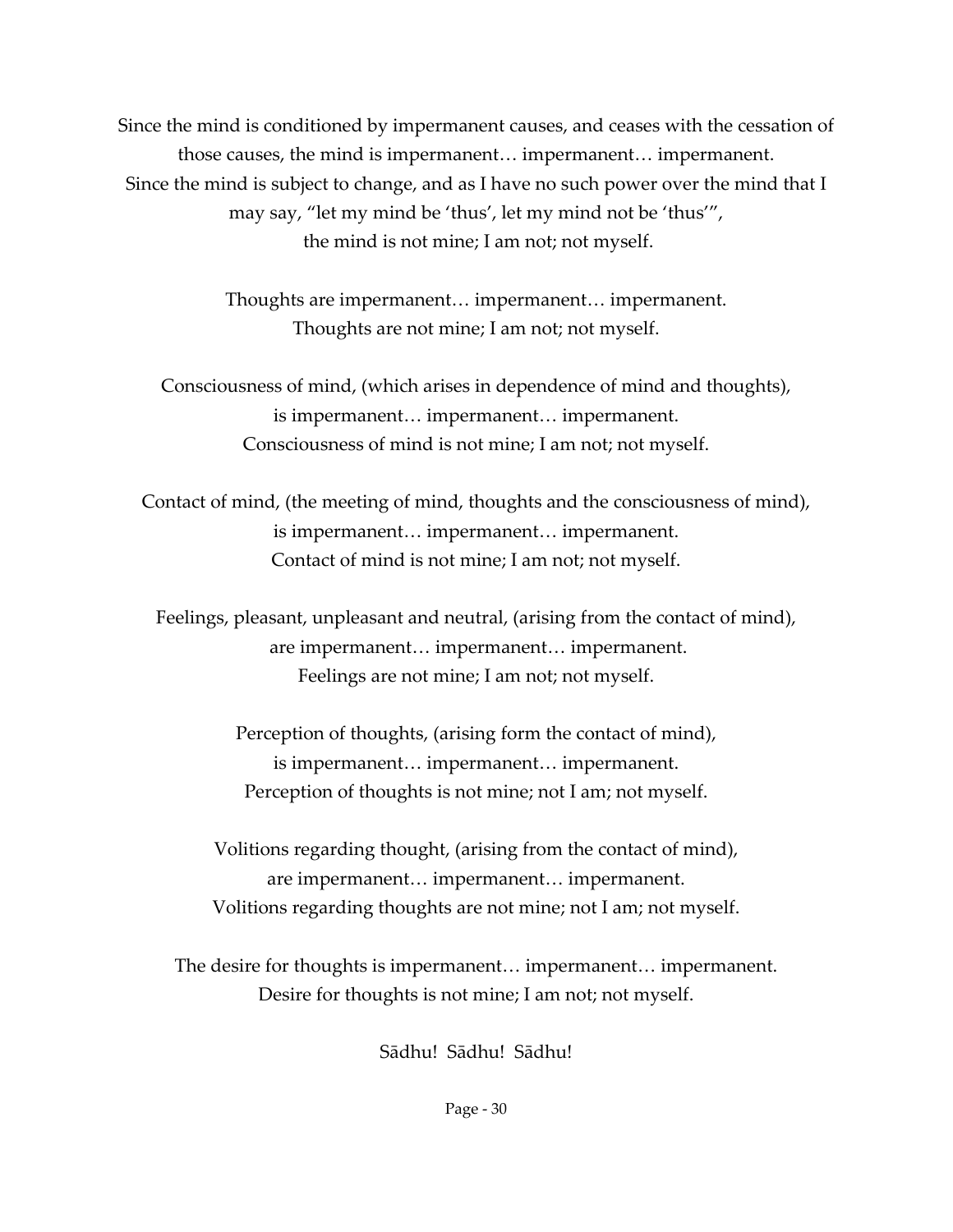## **Investigation on the Five Aggregates of Clinging**

*Think in the following way and investigate with wisdom.*

Since forms are derived from the nature of solid, water, heat and wind, forms are subject to change, with the changing of the four great elements; Forms are impermanent… impermanent… impermanent.

As I have no such power over form that I may say, "let my form be 'thus', let my form not be 'thus'", forms are not mine, not I am, not myself.

Since feelings, pleasant, unpleasant and neutral, arise in dependence of contact, (feelings arise dependent on the contact of eye, contact of ear, contact of nose, contact of tongue, contact of body and contact of mind), feelings are subject to change with the change of contact.

Feelings are impermanent… impermanent… impermanent.

As I have no such power over feeling that I may say, "let my feeling be 'thus', let my feeling not be 'thus'", feelings are not mine, not I am, not myself.

Since perception arises in dependence of contact, (perception of forms, sounds, smells, tastes, tangibles, and thoughts arise from the contact of eye, contact of ear, contact of nose, contact of tongue, contact of body and contact of mind), perception is subject to change with the change of contact. Perception is impermanent… impermanent… impermanent.

As I have no such power over perception that I may say, "let my perception be 'thus', let my perception not be 'thus'", perception is not mine, not I am, not myself.

Since volitions arise in dependence of contact, (volitions regarding forms, sounds, smells, tastes, tangibles and thoughts arise from the contact of eye, contact of ear,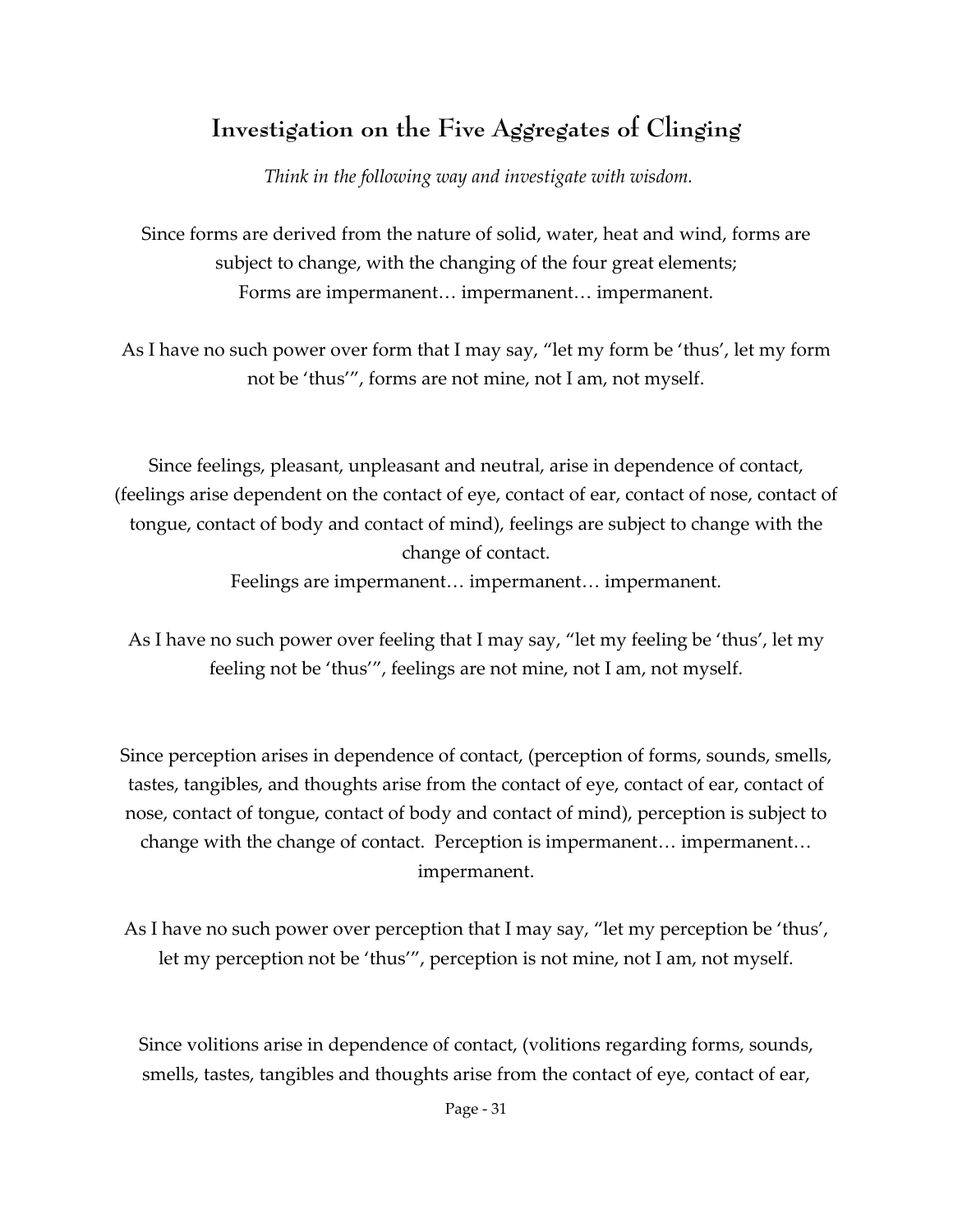contact of nose, contact of tongue, contact of body and contact of mind), volitions are subject to change with the change of contact. Volitions are impermanent… impermanent… impermanent.

As I have no such power over perception that I may say, "let my volitions be 'thus', let my volitions not be 'thus'", volitions are not mine, not I am, not myself.

Since consciousness (consciousness of eye, consciousness of ear, consciousness of nose, consciousness of tongue, consciousness of body and consciousness of mind) arises in dependence of mentality and materiality, consciousness is subject to change with the change of mentality and materiality. Consciousness is impermanent… impermanent… impermanent.

As I have no such power over consciousness that I may say, "let my consciousness be 'thus', let my consciousness not be 'thus'", consciousness is not mine, not I am, not myself.

Any kind of form whatever in the past, any kind of form whatever in the future, any kind of form whatever in the present, internal forms, external forms, gross forms, subtle forms, inferior forms, superior forms, forms that are far, forms that are near; all forms are not mine, I am not, not myself.

Any kind of feeling whatever in the past, any kind of feeling whatever in the future, any kind of feeling whatever in the present, internal feelings, external feelings, gross feelings, subtle feelings, inferior feelings, superior feelings, feelings that are far, feelings that are near; all feelings are not mine, I am not, not myself.

Any kind of perception whatever in the past, any kind of perception whatever in the future, any kind of perception whatever in the present, internal perceptions, external perceptions, gross perceptions, subtle perceptions, inferior perceptions, superior perceptions, perceptions that are far, perceptions that are near; all perceptions are not mine, I am not, not myself.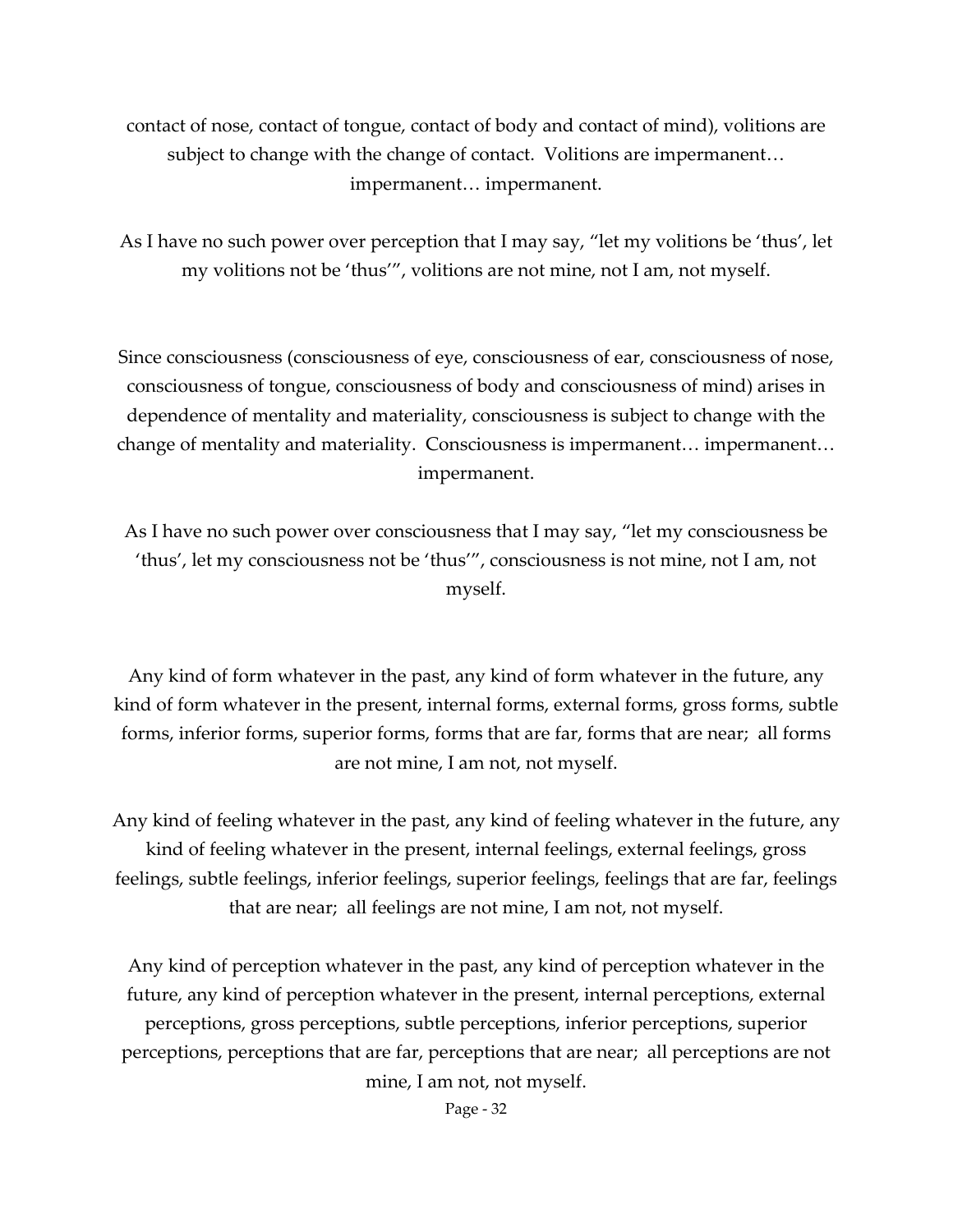### Any kind of volition whatever in the past, any kind of volition whatever in the future, any kind of volition whatever in the present, internal volitions, external volitions, gross volitions, subtle

volitions, inferior volitions, superior volitions, volitions that are far, volitions that are near; all volitions are not mine, I am not, not myself.

Any kind of consciousness whatever in the past, any kind of consciousness whatever in the future, any kind of consciousness whatever in the present, internal consciousness, external consciousness, gross consciousness, subtle consciousness, inferior consciousness, superior consciousness, consciousness that are far, consciousness that are near; all consciousness are not mine, I am not, not myself.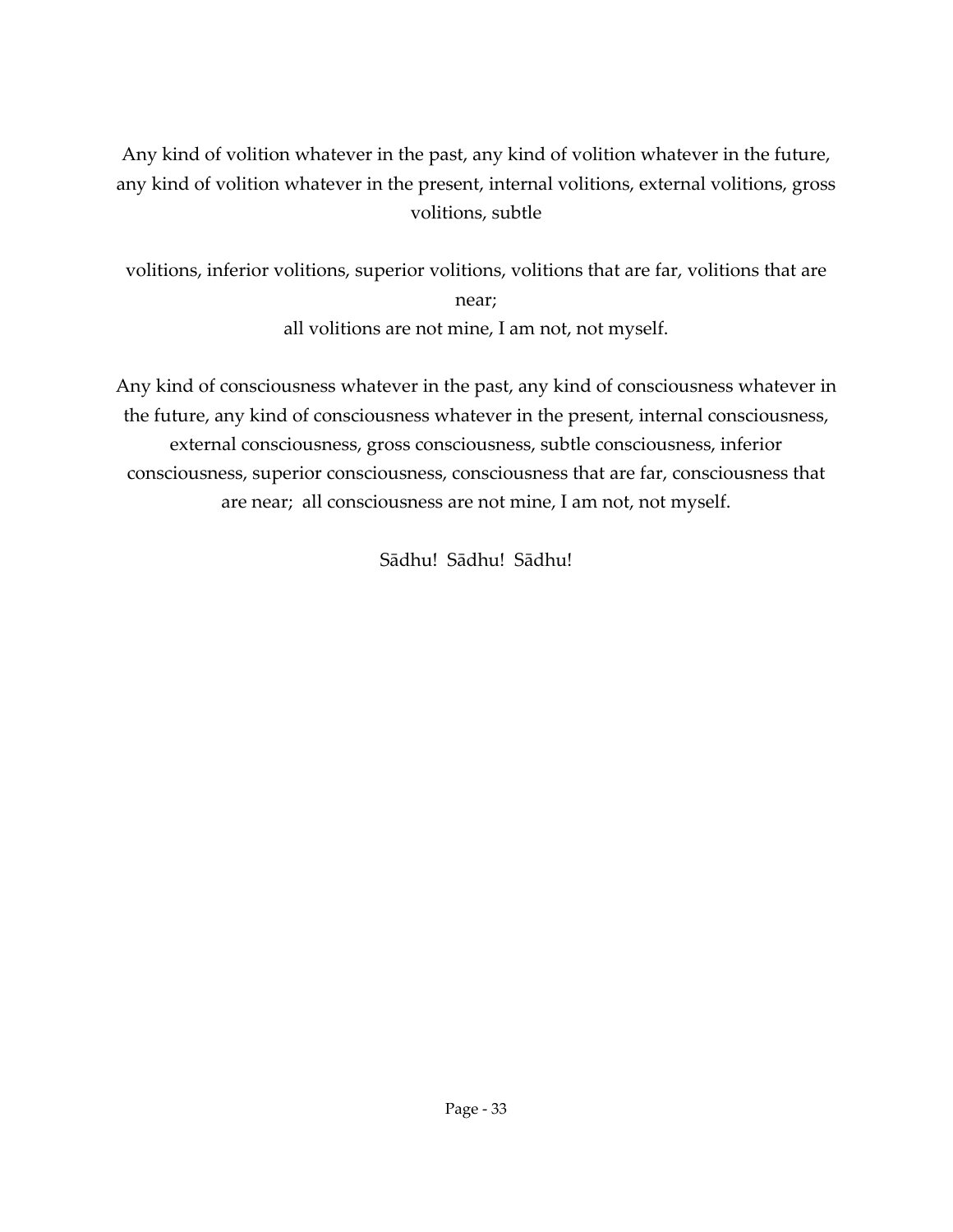## **Ᾱnāpānasati Bhāvanā ~ Breathing Meditation**

*Sit down, legs folded crosswise, your body erect, keep your mindfulness on breathing.*

Ever mindful, you breathe in, mindful you breathe out.

Breathing in long, you know, "I breathe in long." Breathing out long, you know, "I breathe out long." Breathing in short, you know, "I breathe in short." Breathing out short, you know, "I breathe out short."

Train thus, "experiencing the whole body, I will breathe in." Train thus, "experiencing the whole body, I will breathe out." Train thus, "calming down bodily sankhara (in and out breathing), I will breathe in." Train thus, "calming down bodily sankhara (in and out breathing), I will breathe out."

Now you are dwelling contemplating body in body ~ kayānupassanā ~ because in and out breathing is considered as a certain kind of body.

Train thus, "experiencing rapture, I will breathe in." Train thus, "experiencing rapture, I will breathe out." Train thus, "experiencing happiness, I will breathe in." Train thus, "experiencing happiness, I will breathe out." Train thus, "experiencing mental sankhara (feeling and perception), I will breath in." Train thus, "experiencing mental sankhara (feeling and perception), I will breath out." Train thus, "calming down mental sankhara, I will breathe in." Train thus, "calming down mental sankhara, I will breathe out."

Now you are dwelling contemplating feelings in feelings ~ vēdanānupassanā ~ because, close attention to breathing in and breathing out, is a certain kind of feeling.

> Train thus, "experiencing the mind, I will breathe in." Train thus, "experiencing the mind, I will breathe out." Train thus, "gladdening the mind, I will breathe in."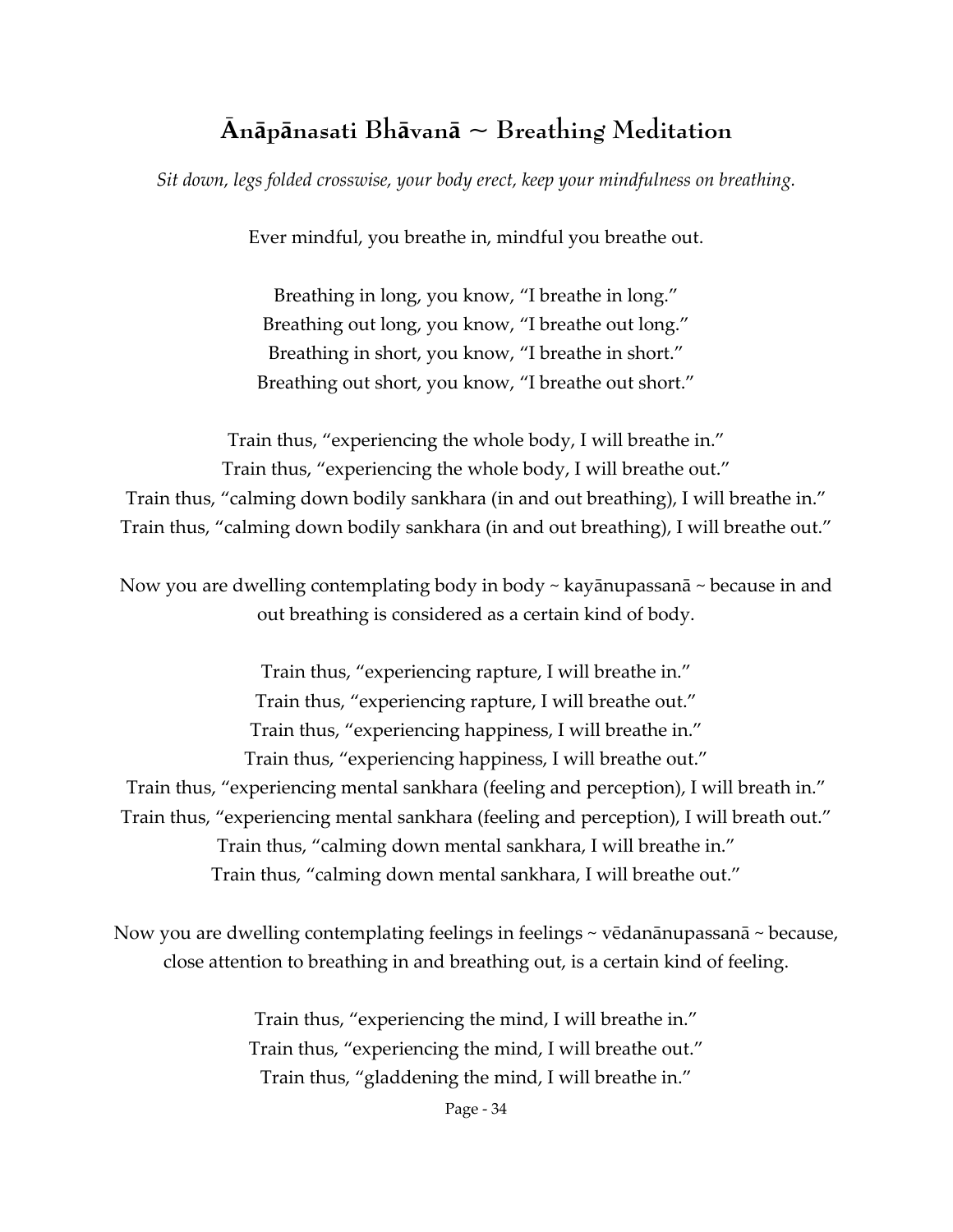Train thus, "gladdening the mind, I will breathe out." Train thus, "concentrating the mind, I will breathe in." Train thus, "concentrating the mind, I will breathe out." Train thus, "liberating the mind (from the five hindrances), I will breathe in." Train thus, "liberating the mind (from the five hindrances), I will breathe out."

Now you are dwelling contemplating mind in mind  $\sim$  cittanupassana  $\sim$  because there is no development of concentration by mindfulness of breathing for one who is muddled and who lacks clear comprehension.

> Train thus, "contemplating impermanence, I will breathe in." Train thus, "contemplating impermanence, I will breathe out." Train thus, "contemplating fading away, I will breathe in." Train thus, "contemplating fading away, I will breathe out." Train thus, "contemplating cessation, I will breathe in." Train thus, "contemplating cessation, I will breathe out." Train thus, "contemplating relinquishment, I will breathe in." Train thus, "contemplating relinquishment, I will breathe out."

Now you are dwelling contemplating phenomena in phenomena ~ Dhammānupassanā ~ because having seen with wisdom the abandoning of covetousness and displeasure, he is one who looks on closely with equanimity.